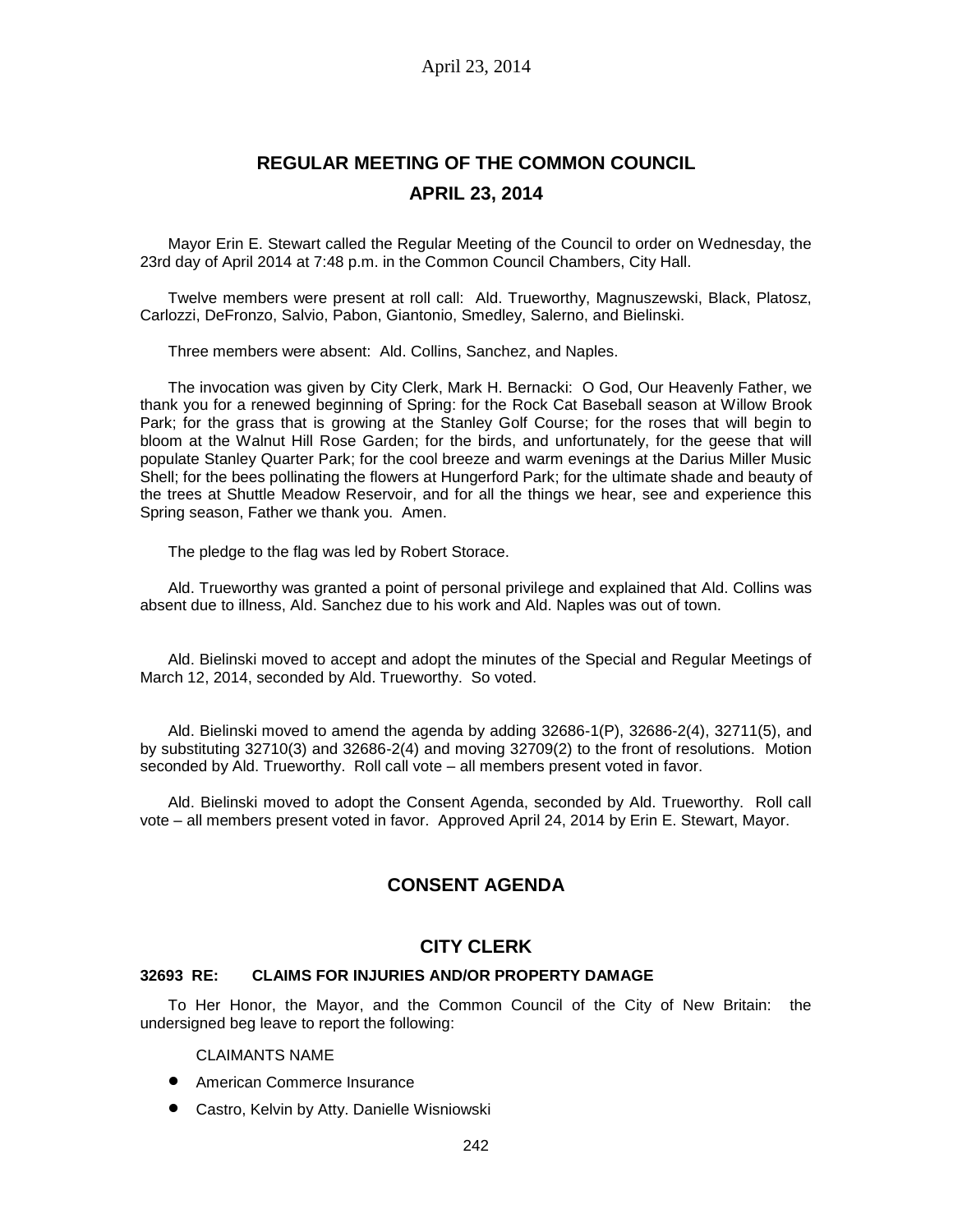- Kiczwk, Teresa by Atty. Richard W. Mather
- **•** Souksengchan, Benson
- **•** Turek, Mark

Mark H. Bernacki City Clerk

# **OFFICE OF THE CORPORATION COUNSEL**

#### **32694 RE: MARIA GOMEZ V. CITY OF NEW BRITAIN**

To Her Honor, the Mayor, and the Common Council of the City of New Britain: the undersigned beg leave to report the following:

RESOLVED, By the Common Council of the City of New Britain that the sum of FIVE THOUSAND FOUR HUNDRED THIRTY ONE DOLLARS AND THIRTY NINE CENTS (\$5,431.39) be paid to Maria Gomez and Sydney Schulman, Esq., her attorney, in full settlement of her suit against the City of New Britain, now pending in Superior Court, Judicial District of New Britain, at New Britain, for bodily injuries and property damage she allegedly sustained on June 22, 2010 when she was a passenger in a vehicle owned by her. The vehicle allegedly hit a New Britain Water Department water shut off valve cover which plaintiff claims was not properly seated unto its opening in the roadway. As a result of the incident, plaintiff alleges that she has suffered injury in the lumbar spine and right knee. She has been assessed with a 5% permanent partial disability to the lumbar spine and a 5% permanent partial disability to the right knee. In medical specials, the plaintiff has incurred \$5,431.39. There is a lien for the medical bills.

This recommendation is made upon the advice of City Attorney Irena J. Urbaniak, after settlement negotiations between Honorable Judge Abrams, City Attorney Irena J. Urbaniak and Sydney Schulman, Esq., with the approval and consent of Gennaro Bizzarro, Esq.

This suit is to be withdrawn by the plaintiff without costs to the City of New Britain and settlement is to be made without admission of any liability.

Irena J. Urbaniak

City Attorney

# **PURCHASING DEPARTMENT**

# **32700 RE: EMERGENCY PURCHASE ORDER - FENCE REPAIRS AT POLICE DEPT. IMPOUND LOT**

To Her Honor, the Mayor, and the Common Council of the City of New Britain: the undersigned beg leave to report the following:

In accordance with City Code of Ordinances, Chapter 2, Article VIII, Division V, Section 2- 606a, emergency purchase order was authorized by the Mayor and issued to the vendor listed below on April 16, 2014

| Supplier                  | Item                 | <b>Total Price</b> |
|---------------------------|----------------------|--------------------|
| Eagle Fence and Guardrail | <b>Fence Repairs</b> | \$4.975.00         |
| Plainville, CT.           |                      |                    |

The Purchasing Agent reports that no formal bid solicitation and advertisement as outlined in the Purchasing Ordinances were made for this item. In accordance with Section 2-606b of the City Code of Ordinances, the Purchasing Agent reports: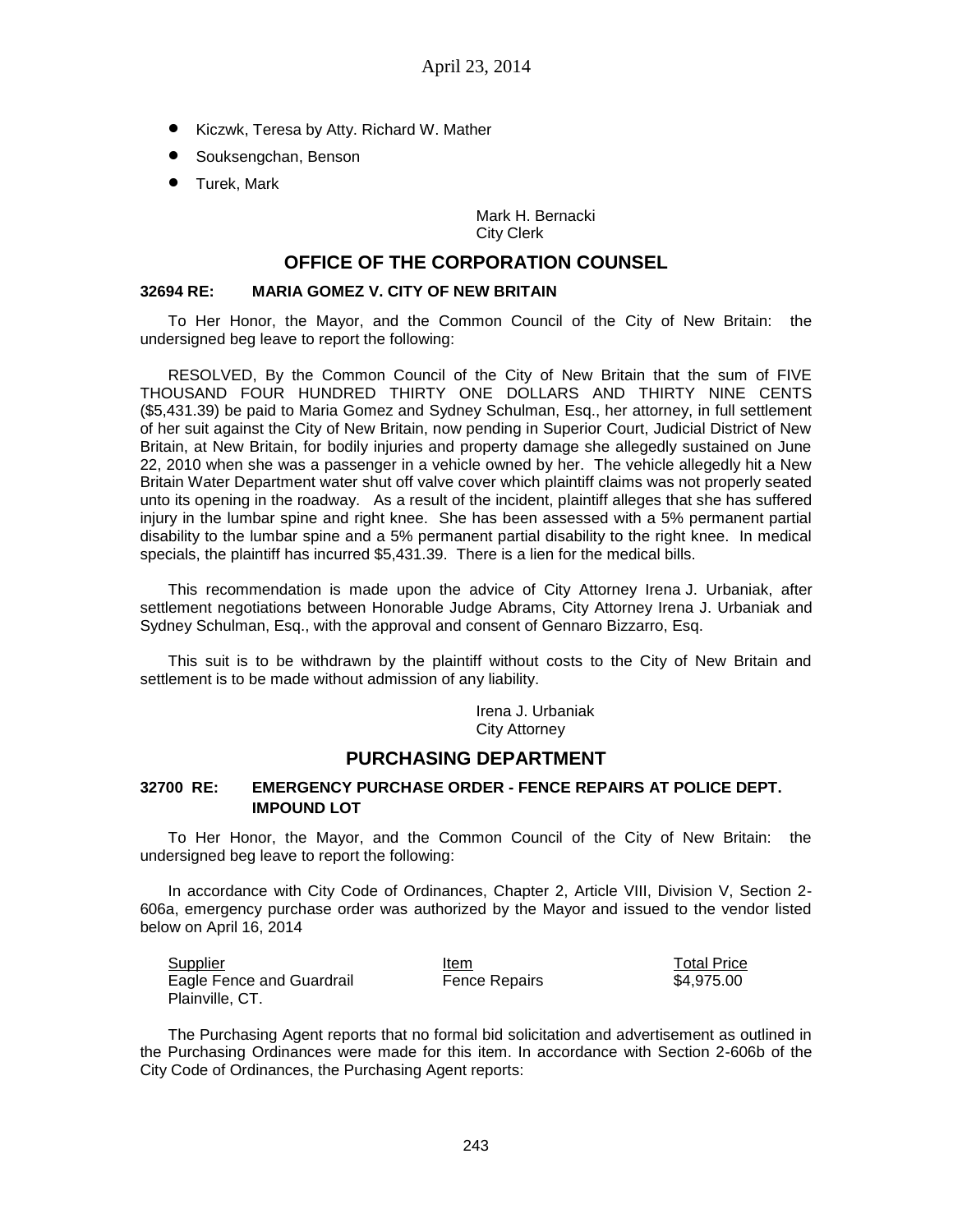A Purchase Order was requested by the Public Works Department for the purchase of fence repairs at the Police Department's Impound Lot at Herald Square. The State of Connecticut caused the damage to the fence while plowing heavy, wet snow over the Truman Overpass that fell upon it. The Police Chief required that the fence be repaired immediately to protect the vehicles in the Impound Lot from being vandalized or stolen.

The Public Works Department and Corporation Council are working to obtain reimbursement from the State of Connecticut for the repairs. Funding for the Fence Repairs came from the General Liability and Risk Management's account number 704625102-5246, Property Damage, Public Works.

> Jack Pieper Purchasing Agent

#### **32706 RE: SALE OF SCRAP METAL - PUBLIC WORKS DEPT.**

To Her Honor, the Mayor, and the Common Council of the City of New Britain: the undersigned beg leave to report the following:

Public Bid No. 3783 was solicited and received in accordance with the Purchasing Ordinances of the City of New Britain for the Sale of Scrap Metal from the New Britain Residential Recycling Center for the Public Works Department. Funds received from the sale of this scrap metal will be placed in the Public Works' account number, 001315004-4447, General Fund Revenue, Metal Recycle.

Invitations to bid were solicited and the bid was duly advertised in the New Britain Herald Newspaper, the City and State of Connecticut's Department of Administration Services websites and mailed to twenty (20) Scrap Metal Recycling Companies. The Purchasing Agent did not receive any letters from Scrap Metal Recycling Companies who were on the mailing list indicating they could not provide a response to the bid request. The responses received are on file in the Town Clerk's Office.

The bids were reviewed for conformance with specifications by the Public Works Administration and Purchasing Agent. Liberty Recycling, LLC of Bristol, CT submitted the highest price per ton for the purchase of the Scrap Metal. Feigenbaum & Nair which is a New Britain based company submitted a bid that was within 10% of the highest bid submitted by a company located within the state. Per City Ordinance Section 2-578 item 10, Feigenbaum & Nair agreed to raise their bid to match the price submitted by the highest bidder. Feigenbaum & Nair was awarded this bid in the past and has been purchasing the Scrap Metal from the Public Works Department since April 2009. Therefore, the Public Works Director has recommended awarding the bid again to Feigenbaum & Nair of New Britain, CT.

RESOLVED: That the Purchasing Agent is hereby authorized to enter into a contract with Feigenbaum & Nair of New Britain, CT for the sale of Scrap Metal to be picked up at the City's Residential Recycling Center, option 2, for a fixed price of \$232.10 per ton effective from May 1, 2014 to April 30, 2015 with an option to extend the contract for one (1) additional year if pricing is approved and agreed upon by the Public Works Administration per the terms and specifications of Public Bid No. 3783.

> Jack Pieper Purchasing Agent

# **TAX COLLECTOR**

#### **32707 RE: TAX ABATEMENTS, CORRECTIONS AND REFUNDS**

To Her Honor, the Mayor, and the Common Council of the City of New Britain: the undersigned beg leave to report the following: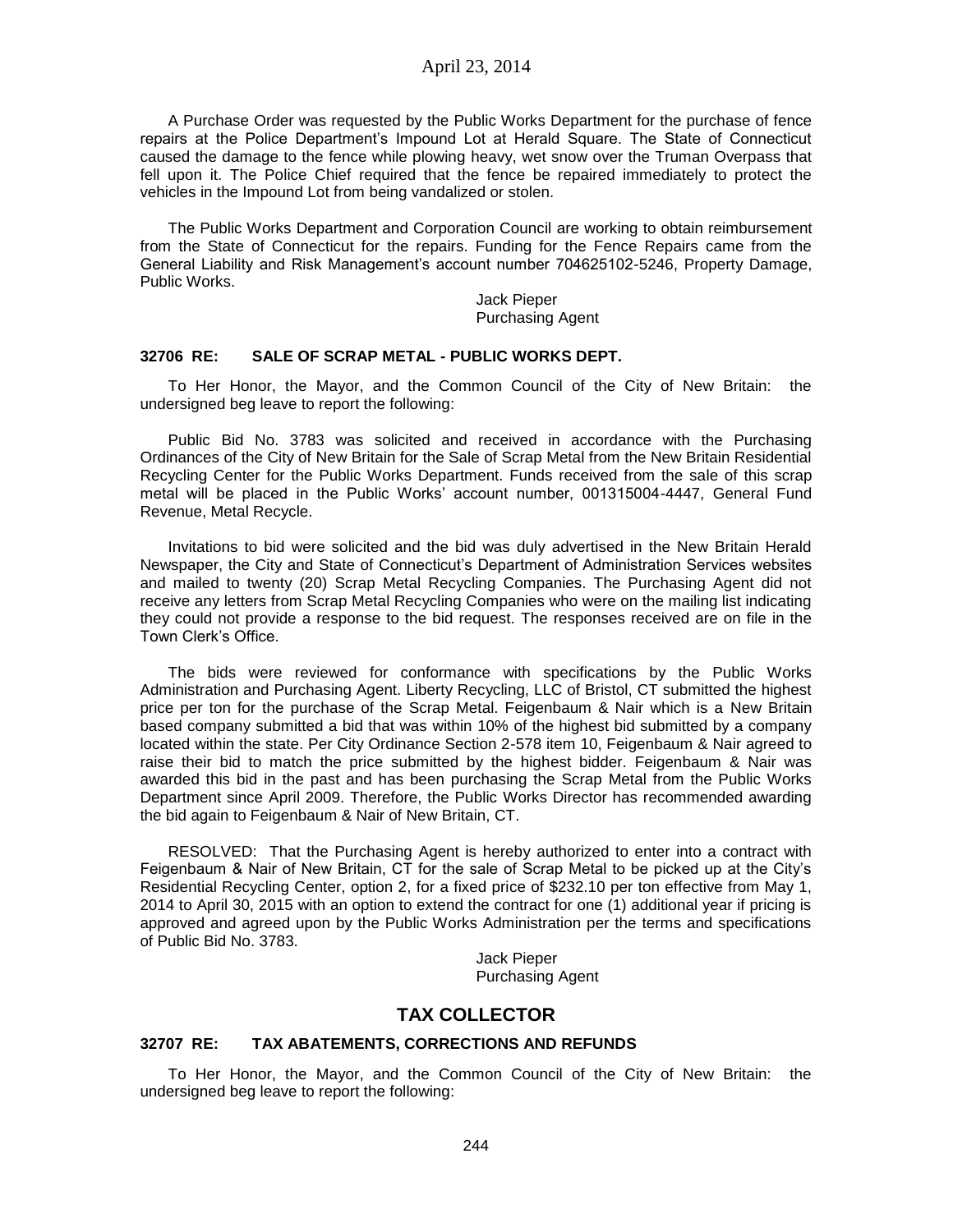The Collector of Taxes has referred a list of tax abatements, corrections and refunds. Acceptance and adoption is respectfully recommended.

> Cheryl S. Blogoslawski Tax Collector

# **CONSOLIDATED COMMITTEE**

#### **32686-1 RE: PROPOSED AMENDMENT TO SEC. 6-18 OF THE ORDINANCES AND ADDING 6-22 THRU 6-27 REGARDING LICENSING OF DOGS**

To Her Honor, the Mayor, and the Common Council of the City of New Britain: the undersigned beg leave to report the following:

The Consolidated Subcommittee held a regular meeting and public hearing on Thursday, April 17, 2014, at 7:00 pm in the Council Chambers, to which was referred the matter of item 32686, Amend Code of Ordinances, Section 6-18, to increase the fine for roaming dogs, and to add Sections 6-22, 6-23, 6-24, 6.25, 6-26 and 6-27, regarding vaccination, breeding, inspection and litter permits and to define dangerous dogs. The Consolidated Subcommittee amended and voted to accept as amended and refer back to the Common Council with a favorable recommendation.

> Alderman Emmanuel Sanchez Chair

# **REPORTS OF LEGISLATIVE COMMITTEES, BOARDS, COMMISSIONS AND DEPARTMENTS**

## **FINANCE DEPARTMENT**

#### **32695 RE: LINE ITEM TRANSFERS FEB. 5, 2014 THRU APRIL 15, 2014**

To Her Honor, the Mayor, and the Common Council of the City of New Britain: the undersigned beg leave to report the following:

In accordance with the city of New Britain ordinance of Article VII – Finance, Section 2- 494(3), the following departments have transferred monies from one line item to another within their departmental budget (total department budget has not changed). Each transfer will be continuously numbered from month to month throughout the fiscal year. This report represents the transfers executed by the mayor in accordance with the aforementioned ordinance for the period ending April 15, 2014

| 5. | Department:               | <b>Fairview Cemetery</b>                                                          |  |
|----|---------------------------|-----------------------------------------------------------------------------------|--|
|    | From:                     | 001315011-5121<br>(Full Time Salaries)                                            |  |
|    | To:                       | (Part Time Salaries)<br>001315011-5124                                            |  |
|    | Amount:                   | \$25,000,00                                                                       |  |
|    | <b>Brief Description:</b> | Funds needed to pay seasonal and temporary employees due to<br>recent retirements |  |
| 6. | Department:               | <b>Water Department</b>                                                           |  |
|    | From:                     | 9303500101-5659<br>(Operating Materials & Supplies)                               |  |
|    | To:                       | (Consulting & Contractual)<br>9303500101-5300                                     |  |
|    | Amount:                   | \$14,500.00                                                                       |  |
|    | <b>Brief Description:</b> | Funds needed for on-call engineering services by Lenard                           |  |
|    |                           | Engineering, Inc. Six mandatory dam inspections required by<br>DEEP.              |  |
|    |                           | Jonathan Perugini                                                                 |  |
|    |                           | <b>Budget &amp; Capital Projects Fiscal Officer</b>                               |  |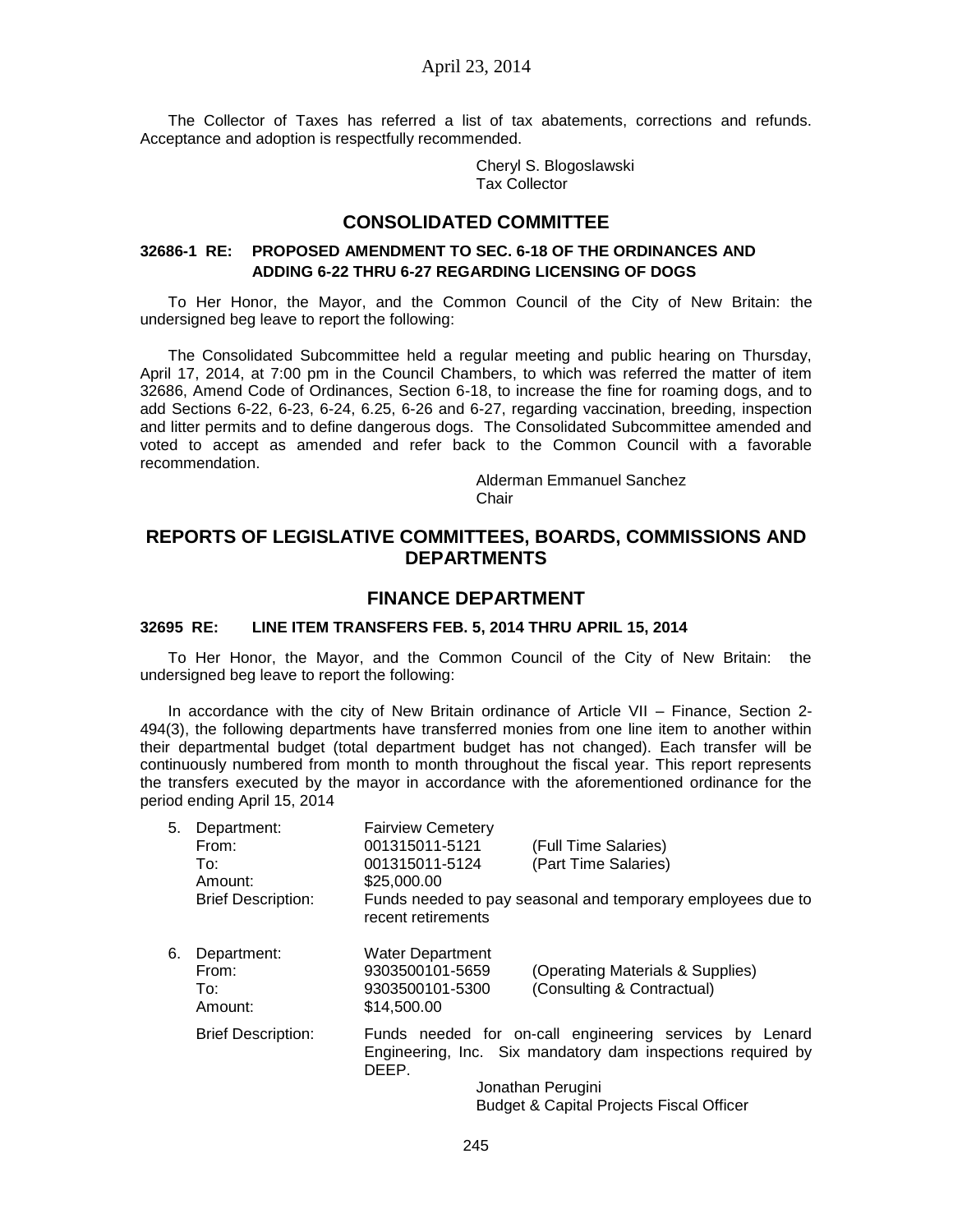Ald. Carlozzi moved to accept and adopt, seconded by Ald. Trueworthy. So voted. Approved April 24, 2014 by Mayor Erin E. Stewart.

# **PURCHASING DEPARTMENT**

#### **32696 RE: ON-CALL ENGINEERING SERVICES DAM INSPECTIONS - PUBLIC WORKS DEPT.**

To Her Honor, the Mayor, and the Common Council of the City of New Britain: the undersigned beg leave to report the following:

The following on-call engineering project has been requisitioned following the award by the Common Council for on-call engineering contracts, Bid #3620, approved at its Regular Meeting of October 26, 2011. This project was presented and approved by the Water Commission at their April 8, 2014 meeting.

| Project Name: | Dam Inspections                                                   |
|---------------|-------------------------------------------------------------------|
| Vendor:       | Lenard Engineering, Inc.                                          |
| Amount:       | \$14,500.00                                                       |
| Line Items:   | 9303500101-5300 Water Operating Expense or Supply, Consulting and |
|               | <b>Contractual Services</b>                                       |
| Requested By: | <b>Public Works Department/Utilities Division</b>                 |

Scope: Lenard Engineering, Inc. will conduct inspections of the six (6) dams at the Utilities Division's Reservoirs in accordance with the new CT DEEP Dam Inspection Regulations. The inspections will include observations of visible components of the dams including their embankments, spillways, downstream channels, intake and outlet structures and training walls. Photographs of the dam components and areas of concern will be taken along with aerial photographs of the watershed and impoundment areas of the reservoirs. Lenard Engineering, Inc. will then create internal reports describing the conditions of each dam and estimate any seepage found. They will then meet with the Utilities Division to discuss their site inspection results of the dams. Lenard Engineering, Inc. will then prepare the required CT DEEP formal dam inspection reports and then submit the reports to them.

Resolved: That the Purchasing Agent is hereby authorized to issue a Purchase Order for \$14,500.00 to Lenard Engineering, Inc. to conduct inspections of the six (6) dams at the City's Reservoirs and submit required reports to the CT DEEP for the Public Works Department, Utilities Division.

> Jack Pieper Purchasing Agent

Ald. Carlozzi moved to accept, seconded by Ald. Trueworthy. So voted. Approved April 24, 2014 by Mayor Erin E. Stewart.

## **32697 RE: ON CALL ENGINEERING SERVICES LANDFILL AND RECYCLING CENTER COMPLIANCE MONITORING - PUBLIC WORKS DEPARTMENT**

To Her Honor, the Mayor, and the Common Council of the City of New Britain: the undersigned beg leave to report the following:

The following on-call engineering project has been requisitioned following the award by the Common Council for on-call engineering contracts, Bid #3620, approved at its Regular Meeting of October 26, 2011

| Project Name: | Landfill and Recycling Center Compliance Monitoring during 2014 |
|---------------|-----------------------------------------------------------------|
| Vendor:       | CMG Environmental, Inc.                                         |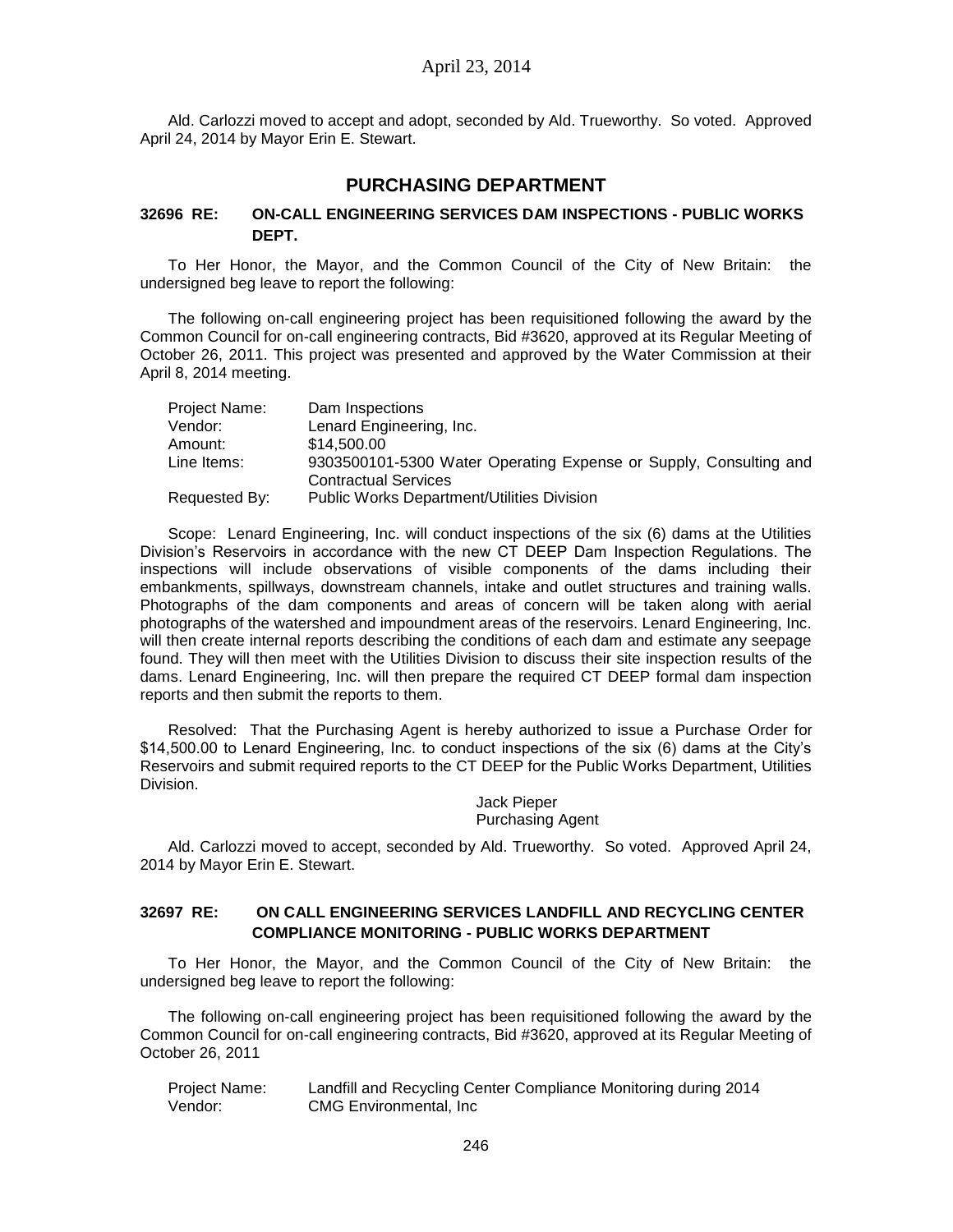Amount: \$42,830.00 Line Items: 001315004-5331 Sanitation, Professional Services Requested By: Public Works Department, Engineering Division

Scope: Per Connecticut DEEP consent order, CMG Environmental, Inc. will conduct quarterly testing of ground and surface water as well as monitoring for methane gases at the City's Landfill and Recycling Center. A quarterly, semi-annual and annual summary reports of the testing and monitoring results will be created. These reports will include water quality, ground water elevations and flow maps. The reports will include items such as tabulated analytical data and exceedances of National Primary Drinking Water Standards and the Connecticut Department of Health Services Standards. The evaluation will be submitted to the Public Works Department for review and approval before being sent to the Connecticut DEEP. CMG Environmental, Inc. will also meet with the Public Works Department to discuss the results of their tests.

RESOLVED: That the Purchasing Agent be and is hereby authorized to issue a Purchase Order for \$42,830.00 to CMG Environmental, Inc. of New Britain, CT for Landfill and Recycling Center Compliance Monitoring during 2014.

Jack Pieper

Purchasing Agent

Ald. Carlozzi moved to accept, seconded by Ald. Trueworthy. Ald. Carlozzi moved to table, seconded by Ald. Trueworthy. REPORT TABLED WITH ALD. SALVIO OPPOSED.

# **32698 RE: ON-CALL ENGINEERING SERVICES HISTORICAL SIGNAGE AND STANLEY QUARTER PARK PROJECT**

To Her Honor, the Mayor, and the Common Council of the City of New Britain: the undersigned beg leave to report the following:

The following on-call engineering project has been requisitioned following the award by the Common Council for on-call engineering contracts, Bid #3620, approved at its Regular Meeting of October 26, 2011

| Project Name: | Historical Signage and Stanley Quarter Park Project                                                                                            |
|---------------|------------------------------------------------------------------------------------------------------------------------------------------------|
| Vendor:       | TO Design LLC                                                                                                                                  |
| Amount:       | \$47,000.00                                                                                                                                    |
| Line Items:   | 0083238401-5331 Streetscape Improvement Bond, Professional Services<br>and 0082950302-5331, Street Infrastructure Rehabilitation, Professional |
|               | Services                                                                                                                                       |
| Requested By: | <b>Public Works Department, Engineering Division</b>                                                                                           |

Scope: TO Design LLC will conduct research for the text and images of historic signage. The design of the historic signage is time sensitive as the project is funded by the Preserve America Grant through National Park Services and will be needed for the City's Historic Signage Walking Tour. The Public Works Department will be provided with the preliminary text and images of the signage for review and approval. Once approved, TO Design LLC will provide preliminary layouts so the historic signage can be created and installed. TO Design LLC will also provide on-call landscape architecture and site design services for the Stanley Quarter Park improvement project. The project includes roadway reconstruction, improvements to drainage, parking and fields and lighting for the pond and parking areas. They will conduct on-site visits of the park and meet with the Public Works Department to discuss the project and the costs. Once approved, TO Design LLC will develop the needed engineering prints and specifications so the project can be put out to bid. They will be in attendance at meetings and assist in reviewing the bids submitted to assure that the bidders complied with the bid specifications. Once the project has been awarded, TO Design LLC will conduct on-site visits to assure the work is being conducted to specifications.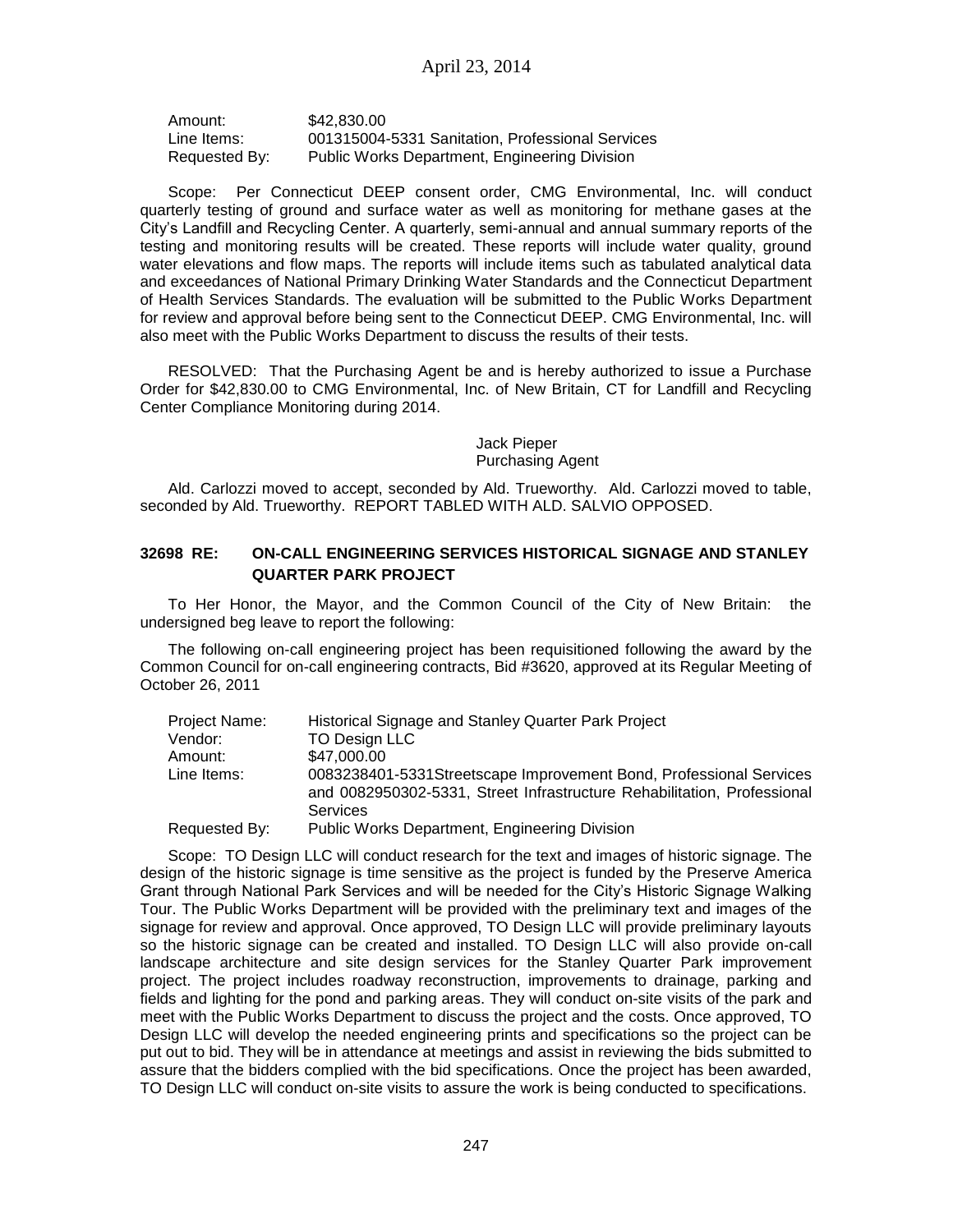RESOLVED: That the Purchasing Agent be and is hereby authorized to issue a Purchase Order for \$47,000.00 to TO Design LLC of New Britain, CT for Historical Signage and Stanley Quarter Park Projects.

> Jack Pieper Purchasing Agent

Ald. Carlozzi moved to accept, seconded by Ald. Trueworthy. Ald. Carlozzi and Ald. Trueworthy withdrew their motions. Ald. Carlozzi moved to accept and adopt, seconded by Ald. Trueworthy. Report accepted and adopted with Ald. Smedley opposed. Approved April 24, 2014 by Mayor Erin E. Stewart.

## **32699 RE: ON-CALL ENGINEERING SERVICES IDENTIFICATIONS OF ILLICIT DISCHARGES INTO THE CITY'S STORM WATER DRAINAGE SYSTEM**

To Her Honor, the Mayor, and the Common Council of the City of New Britain: the undersigned beg leave to report the following:

The following on-call engineering project has been requisitioned following the award by the Common Council for on-call engineering contracts, Bid #3620, approved at its Regular Meeting of October 26, 2011.

| Project Name: | Identifications of Illicit Discharges into the City's Storm Water         |
|---------------|---------------------------------------------------------------------------|
|               | Drainage System                                                           |
| Vendor:       | <b>Cardinal Engineering Associates</b>                                    |
| Amount:       | \$49,500,00                                                               |
| Line Items:   | 0082748814-5453 Storm Water Illicit Discharge, Engineering<br>/Appraisals |
| Requested By: | Public Works Department, Utilities Division                               |

Scope: Cardinal Engineering Associates will review the data compiled by the Utilities Division from inspections they conducted of the storm water drainage system for illicit discharges within the City's hundred forty five (145) miles of pipes. Cardinal Engineering Associates will determine if there are any illicit discharges. They will meet with the Utilities Division to determine if any potential sources of illicit discharges have been noted during routine maintenance of the system by City employees or complaints from citizens during the year. Cardinal Engineering Associates after reviewing the reports will conduct inspections of the storm water drainage system where they found illicit discharges may have occurred. At the sites they will obtain samples of the water and soils and have them tested by a state certified Environmental Testing Laboratory. Once the illicit discharge has been isolated to a reach of storm drainage pipes between two adjacent manholes, the source shall be identified by Cardinal Engineering Associates using video inspection and dye testing. Cardinal Engineering Associates will submit all test results to the Public Works Department/Utilities Division for their review and conduct any required meetings with them. They will also prepare any required annual reports for submittal to the Connecticut Department of Energy and Environmental (DEEP) and the United States Environmental Protection Agency (EPA).

Resolved: That the Purchasing Agent is hereby authorized to issue a Purchase Order for \$49,500.00 to Cardinal Engineering Associates for them to provide services for the identification of Illicit Discharges into the City's Storm Water Drainage System for the Public Works Department, Utility Division, per their On-Call Engineering Services, Bid 3620.

> Jack Pieper Purchasing Agent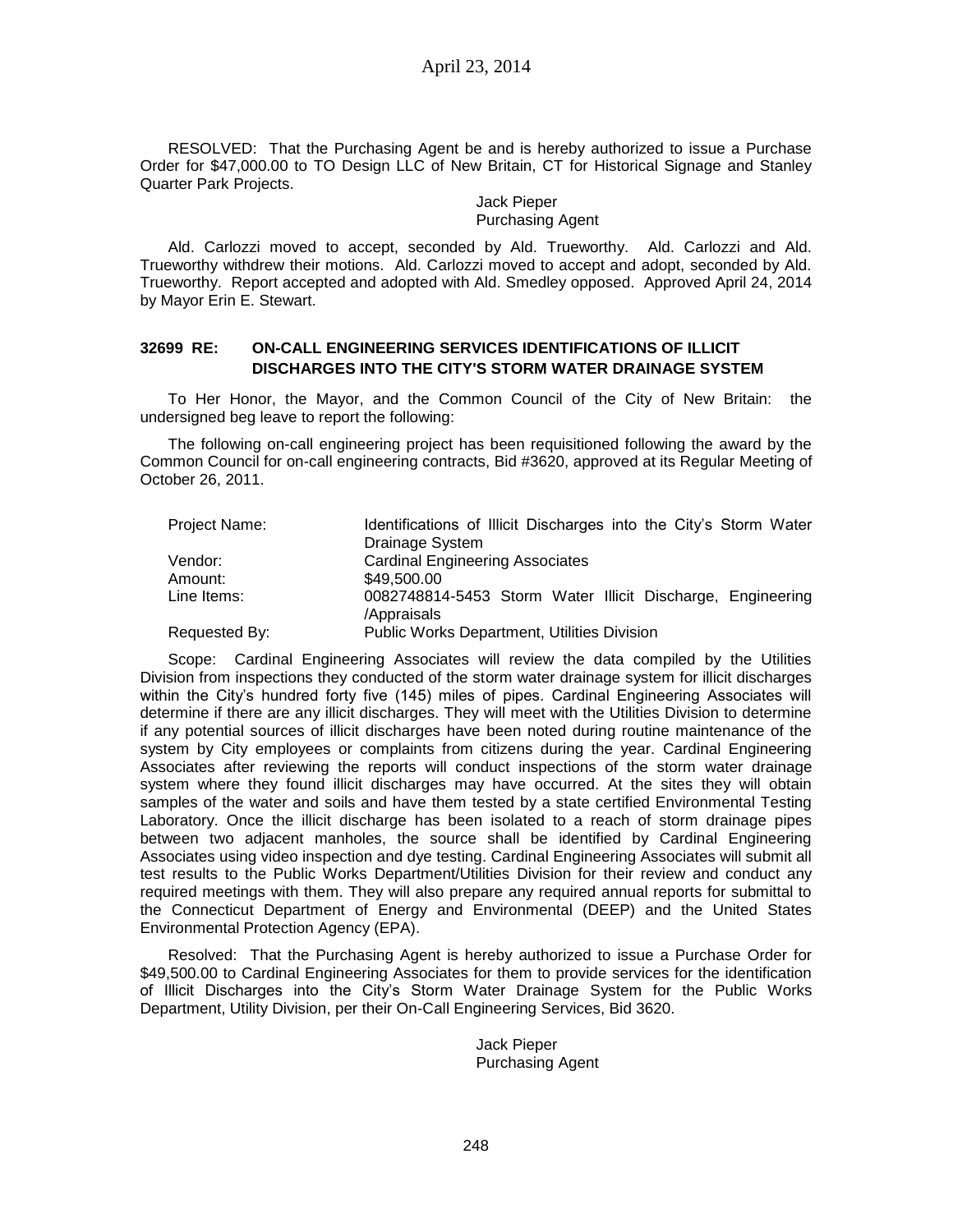Ald. Carlozzi moved to accept, seconded by Ald. Trueworthy. So voted. Approved April 24, 2014 by Mayor Erin E. Stewart.

#### **32701 RE: WEB BASED TRAINING FOR THE FIRE DEPARTMENT**

To Her Honor, the Mayor, and the Common Council of the City of New Britain: the undersigned beg leave to report the following:

In accordance with City Code of Ordinances, Chapter 2, Article VIII, Division 1, Section 2-541 a purchase order has been requested by the Fire Department for the continuation of their web based training for their firefighters. The company is the sole source supplier of this type of web based training.

| Supplier             | Services           | Price       |
|----------------------|--------------------|-------------|
| Kaplan Solutions     | Web Based Training | \$16,864.00 |
| Fort Lauderdale, FL. |                    |             |

Kaplan Solutions has provided this web based training to the Fire Department for the last two (2) years. Kaplan Solutions is a qualified company that provides web based training for firefighters and other first responders. Kaplan Solutions is still the only company able to provide EMS-physician directed Medic Monthly courses and the only provider of nationally renowned EMS training featuring Bloodborne Pathogens and HIV/AIDS coursework. Kaplan Solutions is the only educational source that is a part of an accredited university offering Fire and EMS continuing education courses. The Purchasing Agent has documentation from the vendor verifying that Kaplan Solutions is the sole source company authorized to provide this type of web based training. Bid solicitation for the purchase of this web based training would not be beneficial to the City. Funding for the purchase of this web based training is available in the Fire Department's account 001212002-5337, Fire Operations, Training and Conferences.

Resolved: that the Purchasing Agent is hereby authorized to issue a Purchase Order for \$16,864.00 to Kaplan Solutions to continue providing Web Based Fire and EMS Training for the Fire Department.

> Jack Pieper Purchasing Agent

Ald. Carlozzi moved to accept, seconded by Ald. Trueworthy. So voted. Approved April 24, 2014 by Mayor Erin E. Stewart.

#### **32703 RE: RESILIENT WEDGES AND BUTTERFLY WATER VALVES - PUBLIC WORKS DEPT.**

To Her Honor, the Mayor, and the Common Council of the City of New Britain: the undersigned beg leave to report the following:

Public Bid No. 3778 was solicited and received in accordance with the Purchasing Ordinances of the City of New Britain for Resilient Wedges and Butterfly Water Valves for the Public Works Department/Utilities Division. Funding is available for this purchase within the Public Works Department/Utilities Division's account number, 9303500204-5659, Water Maintenance Expense, Operating Material and Supplies.

Invitations to bid were solicited and the bid was duly advertised in the New Britain Herald newspaper, the City and State of Connecticut's Department of Administration Services websites and mailed to thirteen (13) Resilient Wedge and Butterfly Water Valve Companies. The Purchasing Agent did not receive any letters from the Resilient Wedge and Butterfly Water Valve Companies on the mailing list who indicated they could not provide a response to the bid request. The responses received are on file in the Town Clerk's Office.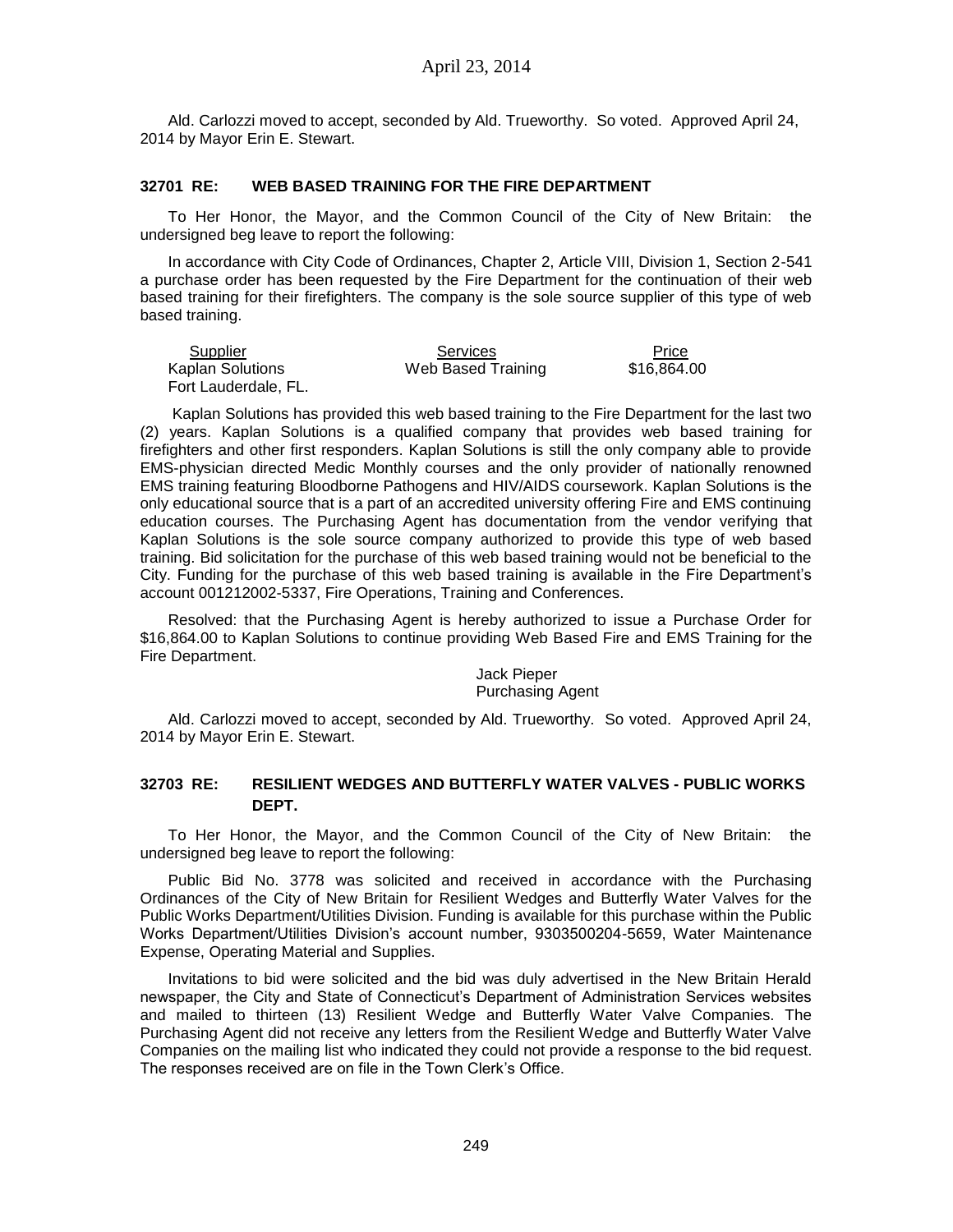The bid was reviewed for conformance to specifications by the Utilities Division's Administration and the Purchasing Agent. HD Supply Waterworks, which is a New Britain, based company was awarded the bid last year and has been supplying the Resilient Wedges and Butterfly Water Valves to the Public Works Department, Utilities Division. The bid that they submitted this year, they were the lowest bidder only for the 16", 24" and 36" Butterfly Water Valves. They were not the lowest bidder for the 20" Butterfly Water Valve but was within 10% of the lowest bid submitted by a company located within the state for the 4", 6", 8", and 12" Resilient Wedges and the 14" Butterfly Water Valve. Per City Ordinance Section 2-578 item 10, HD Supply Waterworks agreed to lower their bid to match the price submitted by the lowest bidder for the 4", 6", 8", and 12" Resilient Wedges and the 14" Butterfly Water Valve. Therefore the Deputy Director of the Public Works Department is recommending that the bid be awarded to Ferguson Water Works of Newington, CT who met all of the bid specifications for the 20" Butterfly Water Valve and to HD Supply Waterworks for the 4", 6", 8" and 12" Resilient Wedges and the 14", 16", 24" and 36" Butterfly Water Valves. The bid results were presented to the Water Commission at their April 8, 2014 meeting. At this meeting they approved the Deputy Director of the Public Works Department's recommendations for the purchase of the 20" Butterfly Water Valve from Ferguson Water Works of Newington, CT and the 4", 6", 8" and 12" Resilient Wedges and the 14", 16", 24" and 36" Butterfly Water Valves from HD Supply Waterworks of New Britain, CT.

RESOLVED: That the Purchasing Agent is authorized to issue a standing purchase order to Ferguson Water Works of Newington CT for the purchase of a 20" Butterfly Water Valve and to HD Supply Waterworks of New Britain, CT. for the purchase of 4", 6", 8" and 12" Resilient Wedges and 14", 16", 24" and 36" Butterfly Water Valves per the attached prices, specifications and terms of Public Bid No. 3778.

> Jack Pieper Purchasing Agent

Ald. Carlozzi moved to accept, seconded by Ald. DeFronzo. Ald. Carlozzi and Ald. DeFronzo withdrew their motions. Ald. Carlozzi moved to accept and adopt, seconded by Ald. DeFronzo. So voted. Approved April 24, 2014 by Mayor Erin E. Stewart.

## **32704 RE: TESTING AND CALIBRATION OF LARGE WATER METERS - PUBLIC WORKS DEPT.**

To Her Honor, the Mayor, and the Common Council of the City of New Britain: the undersigned beg leave to report the following:

Public Bid No. 3780 was solicited and received in accordance with the Purchasing Ordinances of the City of New Britain for Testing and Calibration of Large Water Meters for the Public Works Department, Utilities Division. Funding is available for this purchase within the Public Works Department, Utilities Division's account number 9303500204-5659, Water Maintenance Expense, Operating Material and Supplies.

Invitations to bid were solicited and the bid was duly advertised in the New Britain Herald Newspaper, the City and State of Connecticut's Department of Administration Services websites and mailed to fifteen (15) Water Meter Testing and Calibration Companies. The Purchasing Agent did not receive any letters from the Water Meter Testing and Calibration Companies on the mailing list who indicated that they could not provide a response to the bid request. The responses received are on file in the Town Clerk's Office.

The bid was reviewed for conformance to specifications by the Public Works Department, Utilities Division's, Administration and the Purchasing Agent. Toomy Water Services, Inc has provided this service in 2011 and 2012 to the Utilities Division. They were not awarded the bid last year because they did not submit the lowest responsible bid. Their bid price this year was \$4.70 lower than the one they submitted last year. Therefore the Deputy Director of the Public Works Department is recommending that the bid be awarded for the Testing and Calibration of Large Water Meters to Toomy Water Services, Inc of North Brookfield, MA. The bid result was presented to the Water Commission at their April 8, 2014 meeting. At this meeting they approved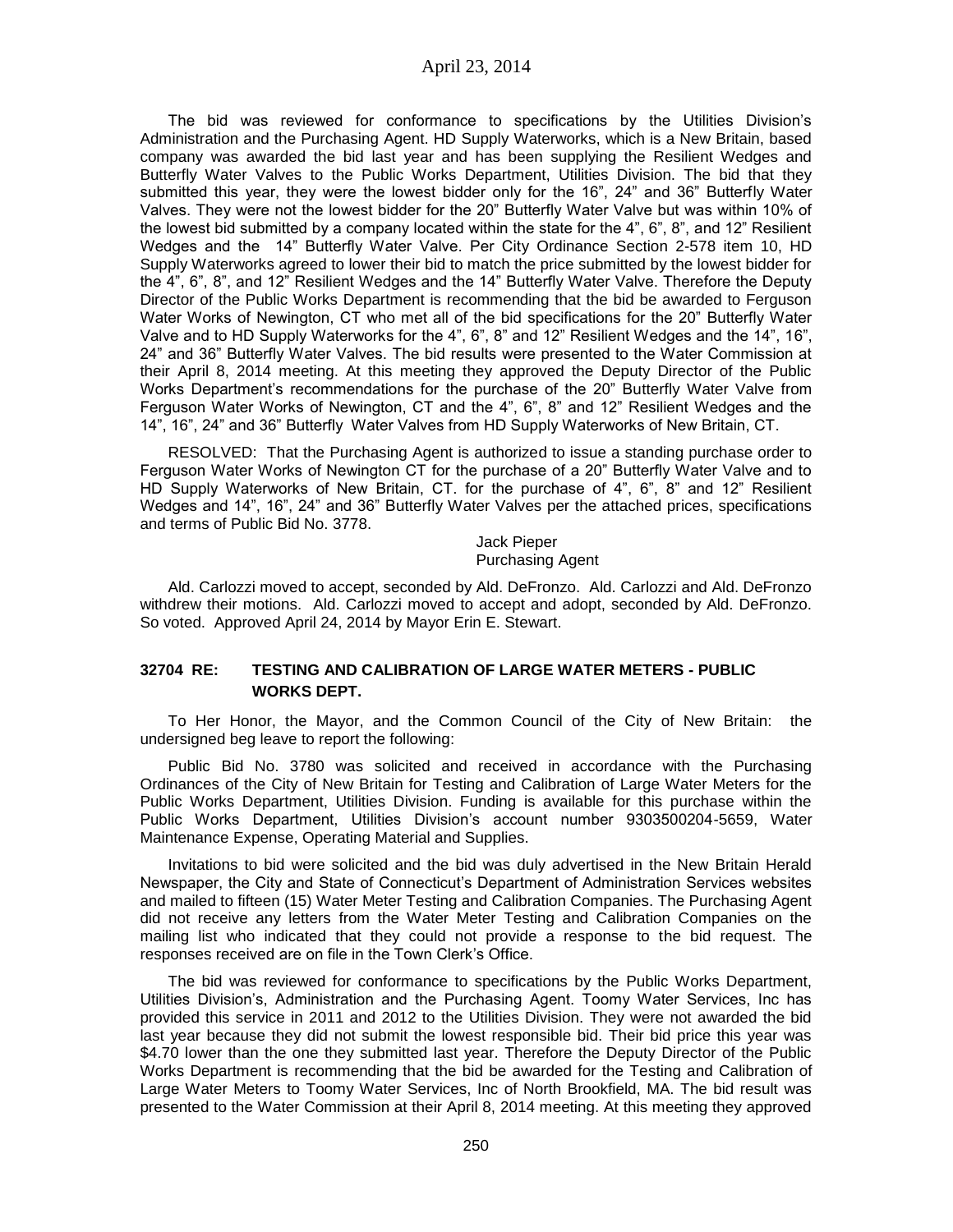the Deputy Director of the Public Works Department's recommendation to award the bid for the Testing and Calibration of the Large Water Meters to Toomy Water Services, Inc of North Brookfield, MA.

RESOLVED: That the Purchasing Agent is hereby authorized to issue a standing purchase order to Toomy Water Services, Inc of North Brookfield, MA for the Testing and Calibration of Large Water Meters at a price of \$154.00 per meter for the Public Works Department, Utilities Division, per the terms and specifications of Public Bid No. 3780.

# Jack Pieper

# Purchasing Agent

Ald. Carlozzi moved to accept, seconded by Ald. Trueworthy. Ald. Carlozzi and Ald. Trueworthy withdrew their motions. Ald. Carlozzi moved to accept and adopt, seconded by Ald. Trueworthy. So voted. Approved April 24, 2014 by Mayor Erin E. Stewart.

#### **32705 RE: HIGHWAY CASTINGS - PUBLIC WORKS**

To Her Honor, the Mayor, and the Common Council of the City of New Britain: the undersigned beg leave to report the following:

Public Bid No. 3781 was solicited and received in accordance with the Purchasing Ordinances of the City of New Britain for the purchase of Highway Castings for the New Britain Public Works Department, Utilities Division. The funding for this purchase is in the Public Works Department Utilities Division's account number, 208315101-5659 Sewer Fund, Operating Material and Supplies.

Invitations to bid were solicited and the bid was duly advertised in the New Britain Herald Newspaper, the City and State of Connecticut's Department of Administration Services websites and mailed to fifteen (15) Casting Companies. The Purchasing Agent did not receive any letters from the Casting Companies on the mailing list who indicated that they could not respond to the bid request. The responses received are on file in the Town Clerk's Office.

The bids were reviewed for conformance to specifications by the Public Works Department Utilities Division's Administration and the Purchasing Agent. HD Supply Waterworks, who is a New Britain based company, has submitted a bid that met the bid specifications and was within 10% of the lowest bid for item 1. Per City Ordinance Section 2-578, item 10, HD Supply Waterworks agreed to lower their bid to match the price submitted by the lowest bidder for item 1. HD Supply Waterworks was awarded the bid last year for item 1. Therefore, the Deputy Director of the Public Works Department is recommending the bid be awarded again to HD Supply Waterworks of New Britain, CT for item 1 and to United Concrete of Yalesville, CT for item 2 who was the lowest bidder and met all of the bid specifications for that item.

RESOLVED: That the Purchasing Agent is hereby authorized to issue a standing Purchase Order to HD Supply Waterworks of New Britain, CT for the purchase of item 1 and to United Concrete Products of Yalesville, CT for the purchase of item 2 for the New Britain Public Works Department, Utilities Division per the attached pricing, terms and specifications of Public Bid No. 3781.

#### Jack Pieper Purchasing Agent

Ald. Carlozzi moved to accept, seconded by Ald. Trueworthy. Ald. Carlozzi and Ald. Trueworthy withdrew their motions. Ald. Carlozzi moved to accept and adopt, seconded by Ald. Trueworthy. So voted. Approved April 24, 2014 by Mayor Erin E. Stewart.

Ald. Trueworthy moved to reconsider the Consent Agenda seconded by Ald. Bielinski. Motion carried with Ald. Giantonio opposed.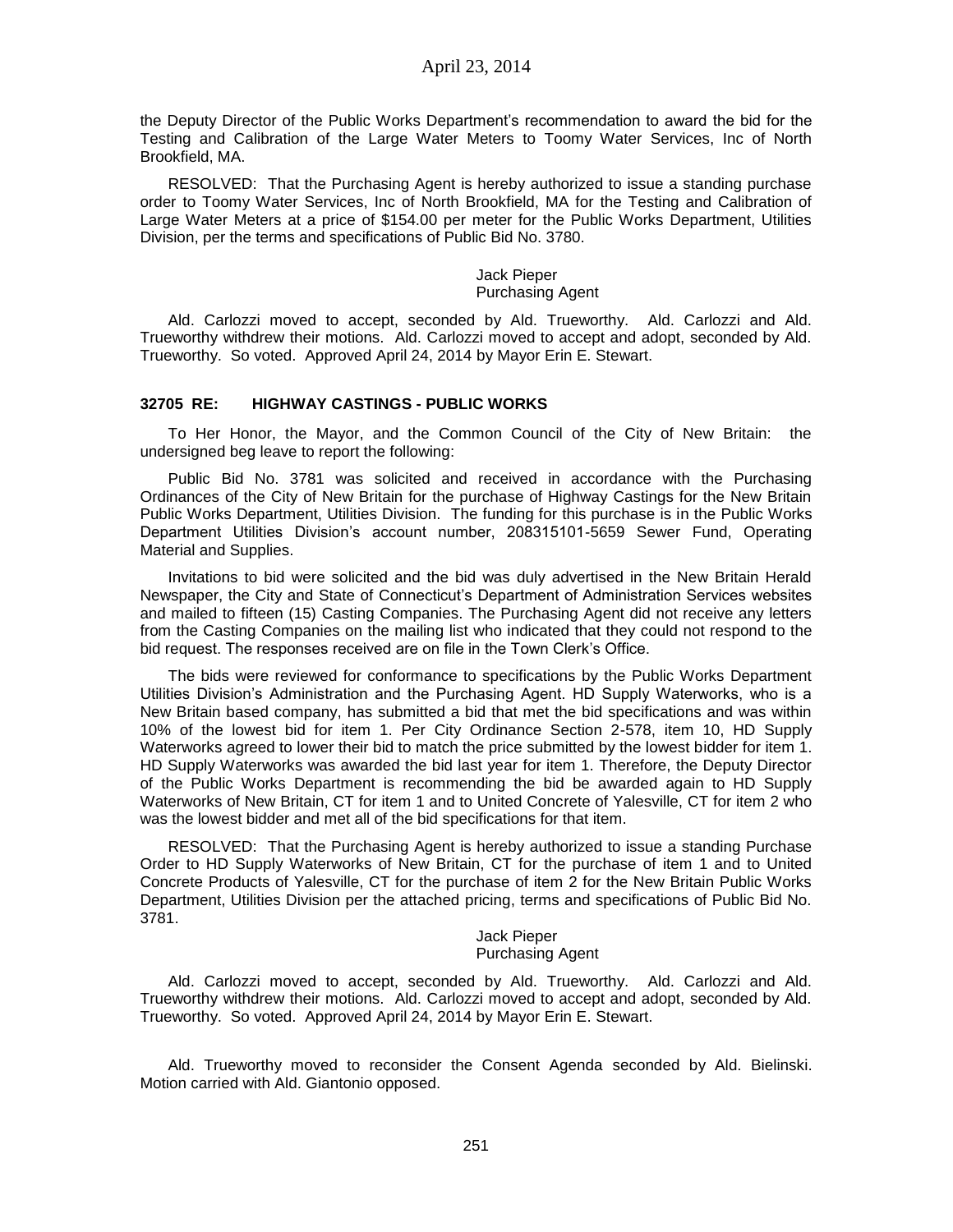Ald. Bielinski moved to remove 32702(J) from the Consent Agenda, seconded by Ald. Trueworthy. Roll call vote – all members present voted in favor.

# **PURCHASING DEPARTMENT**

#### **32702 RE: PRINTING OF ALL TYPES OF TAX BILLS FOR THE TAX COLLECTOR**

To Her Honor, the Mayor, and the Common Council of the City of New Britain: the undersigned beg leave to report the following:

Public Bid No. 3768 was solicited and received in accordance with the Purchasing Ordinances of the City of New Britain for the Printing of all types of Tax Bills for the City Tax Collector. Funding is available for this purchase from the Tax Collection Department's Account Number, 001107002-5336, Revenue Collections, Other Purchase Services.

Invitations to bid were solicited and the bid was duly advertised in the New Britain Herald Newspaper, the City and State of Connecticut's Department of Administration Services websites and mailed to fifty five (55) Printing Companies. The Purchasing Agent did not receive any letters from the Printing Companies on the mailing list who indicated they could not provide a response to the bid request. The responses received are on file in the Town Clerk's Office.

The bids were reviewed for conformance to specifications by the City Tax Collector and the Purchasing Agent. The Purchasing Agent called the lowest bidder's references, who indicated that they provided tax bill printing services to verify their work, performance and reliability. The results of the reference checks were given to the City Tax Collector. Therefore the City Tax Collector is recommending that the bid be awarded to Level One, LLC of Malvern, PA. who was the lowest bidder and met all of the bid specifications for this service.

RESOLVED: That the Purchasing Agent is hereby authorized to enter into a contract and issue a purchase order to Level One, LLC of Malvern, PA. The printing of all Types of Tax Bills for the City Tax Collector for a period commencing on June 1, 2014 and terminating on May 30, 2016 with an extension of two (2) one (1) year extensions if mutually agreed upon by the City and Level One, LLC at a unit price of \$0.105 for each Tax Bill, per the terms and specifications of Public Bid No. 3768.

> Jack Pieper Purchasing Agent

Ald. Trueworthy moved to accept and adopt, seconded by Ald. Bielinski. So voted. Approved April 24, 2014 by Mayor Erin E. Stewart.

#### **NEW BUSINESS**

#### **RESOLUTIIONS**

#### **32709 RE: BITUMINOUS PAVING AND MILLING OF CITY STREETS**

To Her Honor, the Mayor, and the Common Council of the City of New Britain: the undersigned beg leave to recommend the adoption of the following:

WHEREAS, The State of Connecticut publicly bids Bituminous Paving and Bituminous Material and awarded Contract #13PSX0300 to the lowest bidder in April 2014; and

WHEREAS, The State of Connecticut went out for public bid for Milling of Bituminous Concrete on Road and Bridges and awarded Contract #12PSX0390 to the lowest bidder in May 2013; and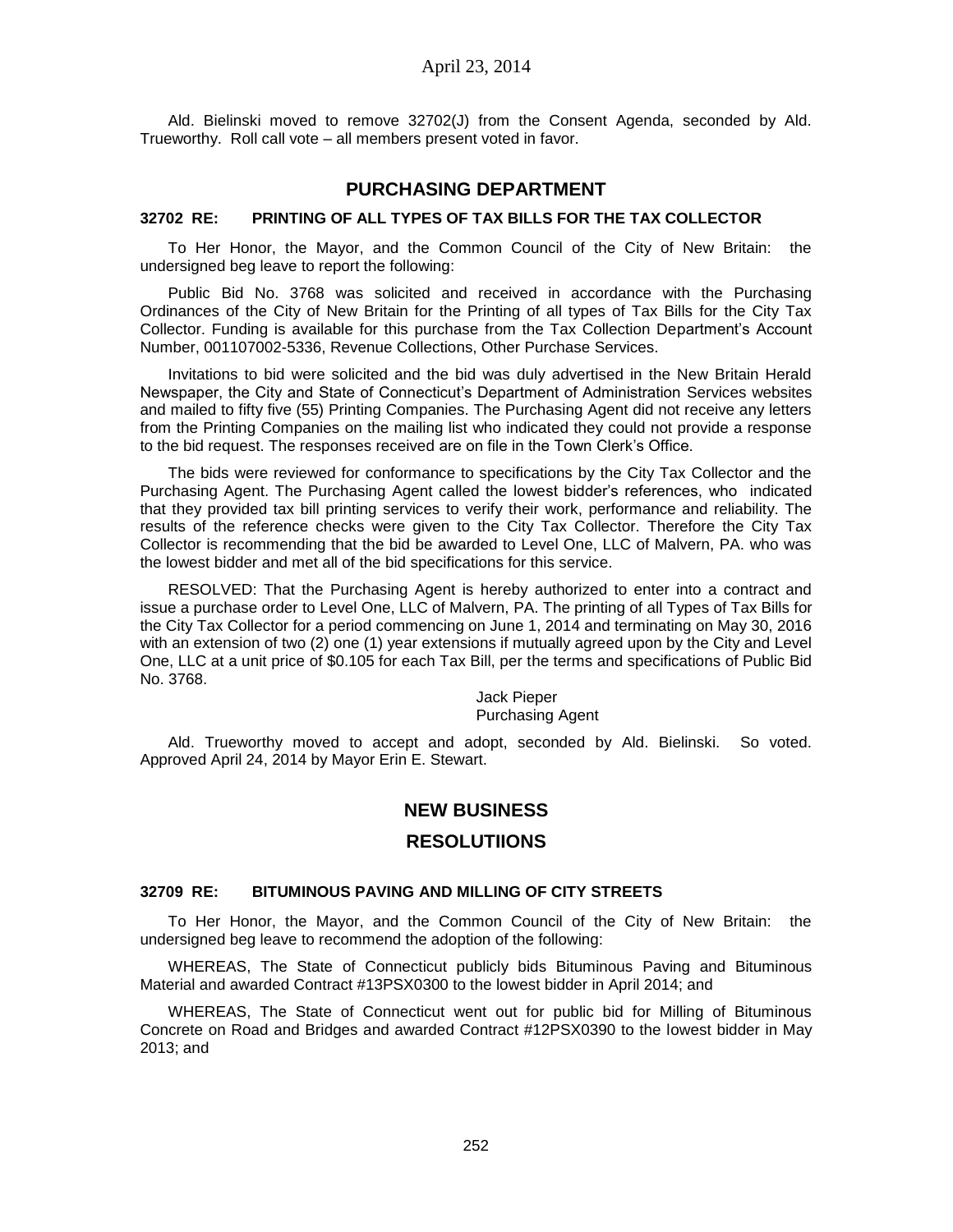WHEREAS, The Public Works Department has historically used the State of Connecticut's contract pricing in accordance with the City's Code of Ordinances, Chapter 2, Article VIII, Division 1 Sections 2-538 (a) and (b), taking advantage of the low bid prices associated with these contracts; and

WHEREAS, By the Public Works Department scheduling their street paving projects with the companies who can meet the lowest bids to the State of Connecticut it will assure that the City's street paving projects will begin early in the season; and

WHEREAS, \$1.3m dollars is available in the Street Infrastructure Bond account number 0082950302-5454, therefore, be it

RESOLVED, that the Public Works Department in conjunction with the City's Purchasing Agent, is hereby authorized to issue purchase orders for a combined total of \$1.3m dollars to the Paving and Milling Contractor that will meet the low bid prices of the Bituminous Paving, Bituminous Material and Milling under the Contracts for the State of Connecticut's Cooperative Program for the milling and paving of City streets, parking lots, park roads and other similar uses for 2014.

> Alderman Carlo Carlozzi, Jr. Alderwoman Eva Magnuszewski Alderman Donald Naples Alderman Emmanuel Sanchez

Ald. Trueworthy moved to accept and adopt, seconded by Ald. Bielinski. So voted. Approved April 24, 2014 by Mayor Erin E. Stewart.

## **32708 RE: BITUMINOUS PAVEMENT REHABILITATION OF CITY STREETS**

To Her Honor, the Mayor, and the Common Council of the City of New Britain: the undersigned beg leave to recommend the adoption of the following:

WHEREAS, The Department of Public Works is responsible for the maintenance of City streets; and

WHEREAS, Specialized methods of Pavement Rehabilitation are currently available that will result in extended pavement life and significant cost savings over time for roadways that are not yet in need of milling and pavement overlay. This process was utilized during the 2012 and 2013 construction season and to date the DPW is satisfied with the results. In the 2014 construction season the process will be utilized to rehabilitate twenty-two secondary City streets which have lower traffic volume; and

WHEREAS, The process consists of a "20% Recycled Asphalt Rubber Surface Treatment"; and

WHEREAS, This specialized work which is performed by All-State Asphalt, will result in a cost savings of approximately \$250,000 as compared to the cost of milling and paving the nineteen streets; and

WHEREAS, Funding for this work is available in the Infrastructure Bond account number 0082950302-5454;

Therefore, Be It Resolved, that the Common Council authorizes the Purchasing Agent to issue a purchase order to All States Asphalt, Inc. in the amount of \$350,000

> Alderman Carl Carlozzi, Jr. Alderwoman Eva Magnuszewski Alderman Donald Naples Alderman Emmanuel Sanchez

Ald. Carlozzi moved to accept and adopt, seconded by Ald. Trueworthy. So voted. Approved April 24, 2014 by Mayor Erin E. Stewart.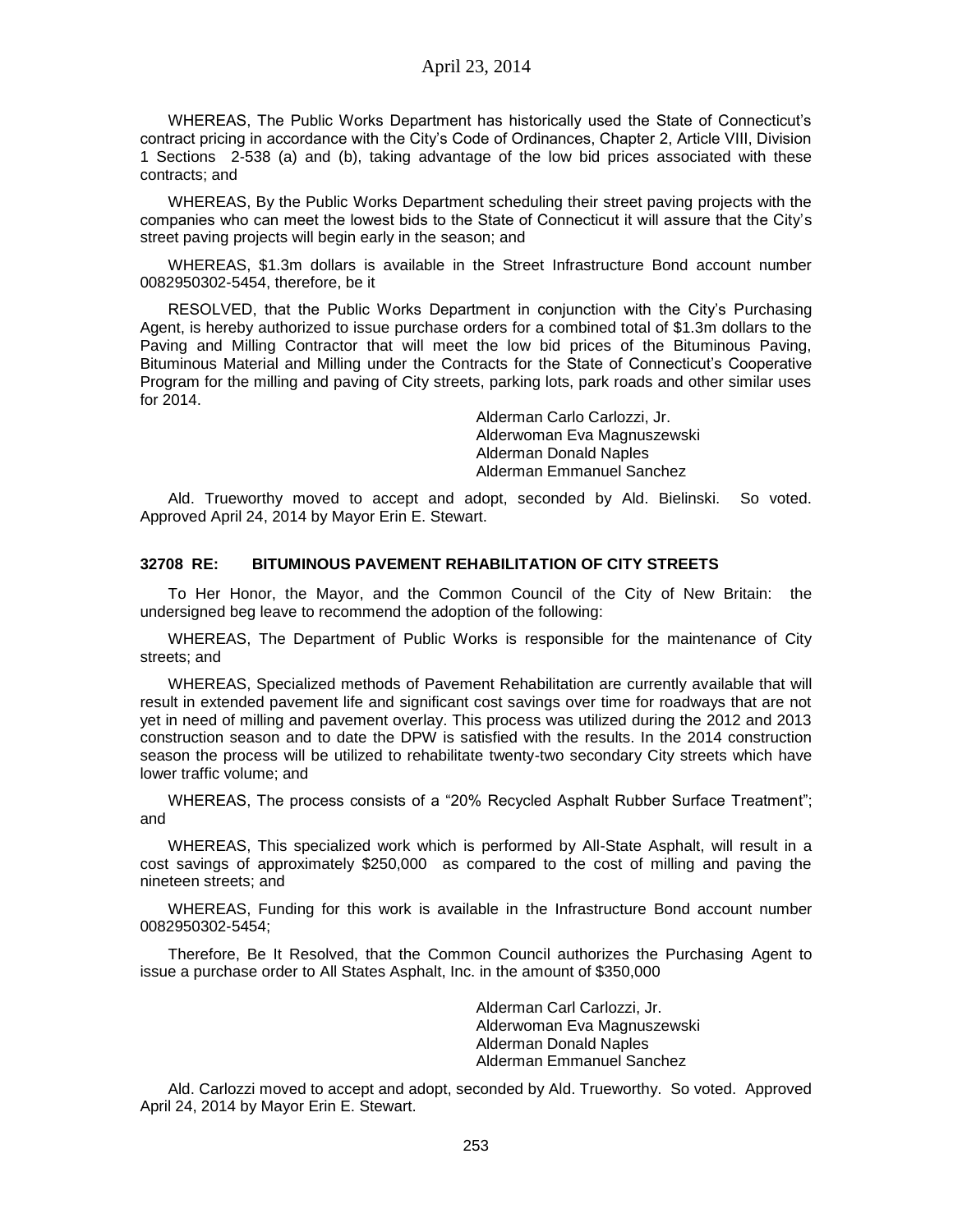#### **32710 RE: COMPLETE STREETS MASTER PLAN FOR DOWNTOWN NEW BRITAIN**

To Her Honor, the Mayor, and the Common Council of the City of New Britain: the undersigned beg leave to recommend the adoption of the following:

WHEREAS, The Center for Transit-Oriented Development is a national leader in promoting more livable and sustainable urban communities and defines transit oriented development (T.O.D.) as being about creating attractive, walkable, sustainable communities that allow residents to have housing and transportation choices to live convenient, affordable, and pleasant lives;

WHEREAS, Transit-Oriented Development opportunities exist within walking distance (typically defined as one-half mile) of a transit station, and the Center for Transit-Oriented Development cites a performance-based approach for TOD projects that: (1) Create a sense of place, (2) Increase "location efficiency" so people can walk and bike and take transit, (3) Provide a rich mix of housing, shopping, and transportation choices, (4) Generate revenue for the public and private sectors and provide value for both new and existing residents;

WHEREAS, Downtown New Britain has the mix of many favorable land uses needed to support future TOD within a half mile of the CTfastrak downtown station, but suffers from an overbuilt road network that is not pedestrian friendly, bicycle friendly, and that lacks a consistent and attractive sense of place;

WHEREAS, the State of Connecticut Public Act No. 09-154 state that from funds received by the department or any municipality for the construction, restoration, rehabilitation or relocation of highways, roads or streets, a reasonable amount shall be expended to provide facilities for all users, including, but not limited to, bikeways and sidewalks with appropriate curb cuts and ramps.

WHEREAS, In 2011 the City was awarded a HUD Sustainable Communities Grant for \$212,500 to develop a Complete Streets Master Plan for Downtown New Britain that had a goal of creating a more attractive, pedestrian and bicycle friendly environment in the downtown area to help create an environment with a greater potential for TOD to occur;

WHEREAS, The planning work associated with the Complete Streets Master Plan for Downtown New Britain was overseen by a Downtown Streetscape Working Group that was comprised of a diverse group of public and private stakeholders all with a shared interest in the future success of downtown New Britain;

WHEREAS, The Complete Streets Master Plan for Downtown New Britain was completed in 2013, and to date has resulted in the city being awarded over \$9 million in competitive grant awards toward funding the construction projects identified in the master plan;

RESOLVED, The New Britain Common Council supports the Complete Streets Master Plan for Downtown New Britain and the design decisions identified within this master plan, as well as supports adopting a complete streets approach for design and construction activities on New Britain's city streets consistent with Public Act No. 09-154.

> Alderman Carlo Carlozzi, Jr. Alderwoman Eva Magnuszewski Alderman Don Naples Alderman Emmanuel Sanchez

Ald. Carlozzi moved to accept and adopt, seconded by Ald. Magnuszewski. So voted. Approved April 24, 2014 by Mayor Erin E. Stewart.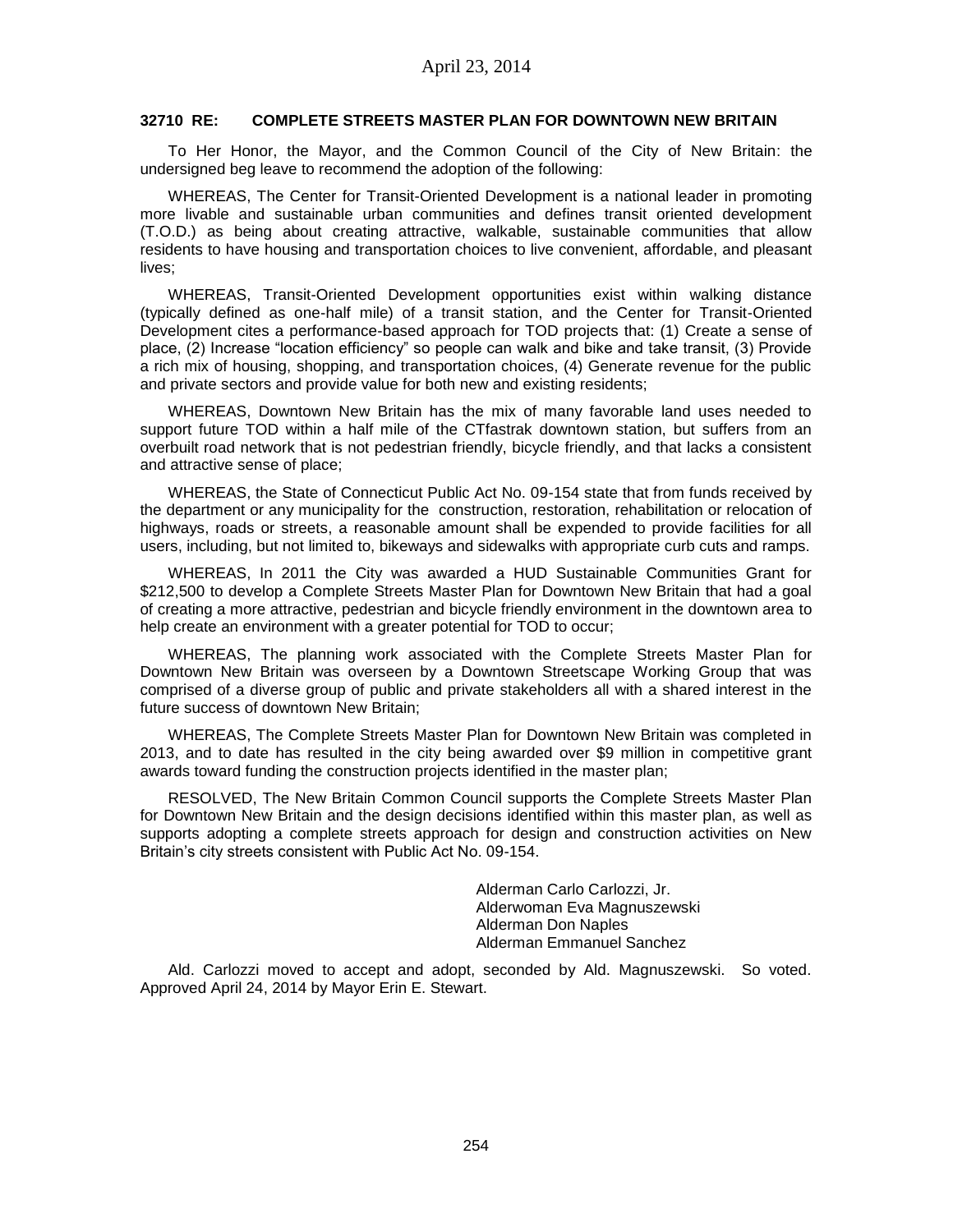# **32686-2 RE: AMENDMENT TO SEC 6-18 OF THE ORDINANCES AND ADDING SEC. 6-22 THRU 6-27 REGARDING LICENSING OF DOGS, VACCINATIONS, PERMITS ET AL.**

To Her Honor, the Mayor, and the Common Council of the City of New Britain: the undersigned beg leave to recommend the adoption of the following:

Resolution Summary: INTENT AND PURPOSE. To amend Section 6-18 to increase the fine for roaming dogs and to add Sections 6-22, 6-23, 6-24, 6-25, 6-26 and 6-27 to the Code of Ordinances to require parvovirus vaccinations for all dogs, to require breeding permits, to allow for inspection of premises with breeding permits, to require litter permits and to define vicious and dangerous dogs.

BE IT ORDAINED BY THE COMMON COUNCIL OF THE CITY OF NEW BRITAIN that Chapter 6, Article I. of the Code of Ordinances, City of New Britain, be amended as follows (inserted text appears in underline; deleted text appears in strikethrough; new sections begin with the word [new]):

Sec. 6-18. Running or roaming at large prohibited.

(a) No person owning or keeping a dog, shall allow such dog to be in or upon any street, park or other public place, or in or upon any unenclosed lot or other private premises, unless such dog is attached to a secure leash held continuously in the hands of a responsible person capable of controlling it, or is securely leashed upon such unenclosed lot or premises in such manner that the rope or other attachment by which it is held or tethered does not permit it to be or go beyond the boundaries of such lot or premises or unless such dog is securely confined within a motor vehicle which is adequately ventilated. This section shall not apply to any dog while performing or being exhibited in a bench show or other exhibition or any dog park or use approved by the Parks and Recreation Commission and the Common Council.

(b) Any violation of this section for a spayed or neutered dog shall be punishable by a fine of fifty dollars (\$50.00) for each occurrence.

(c) Any owner or keeper of any unaltered or unvaccinated dog who intentionally or unintentionally allows their dog to roam shall be guilty of a city ordinance violation which shall be punishable by a fine of one hundred ninety-nine dollars (\$199.00).

[NEW] Section 6-22. PARVOVIRUS REQUIRED VACCINATION FOR ALL DOGS

Effective July 1, 2014, all dogs who are to be licensed within the City of New Britain per CGS 22- 338 shall have their dogs vaccinated against the Parvovirus in addition to the state mandated Rabies vaccination per CGS 22-339b. The owner or keeper of such dog shall submit to the town clerk a vaccination record by a licensed veterinarian, or a copy thereof, stating that such dog has been vaccinated against parvovirus and rabies, the date of the vaccination, and the duration of the immunity provided by the vaccine. No license shall be issued unless the certificate indicates that the immunity provided by the vaccine is effective at the time of licensing. Failure to have the required vaccination for parvovirus will be a city ordinance violation and shall be punishable by a fine of ninety-nine dollars (\$99.00) which shall be enforced by the New Britain Police Department. \$99 fine

[NEW] Section 6-23. BREEDERS PERMIT REQUIRED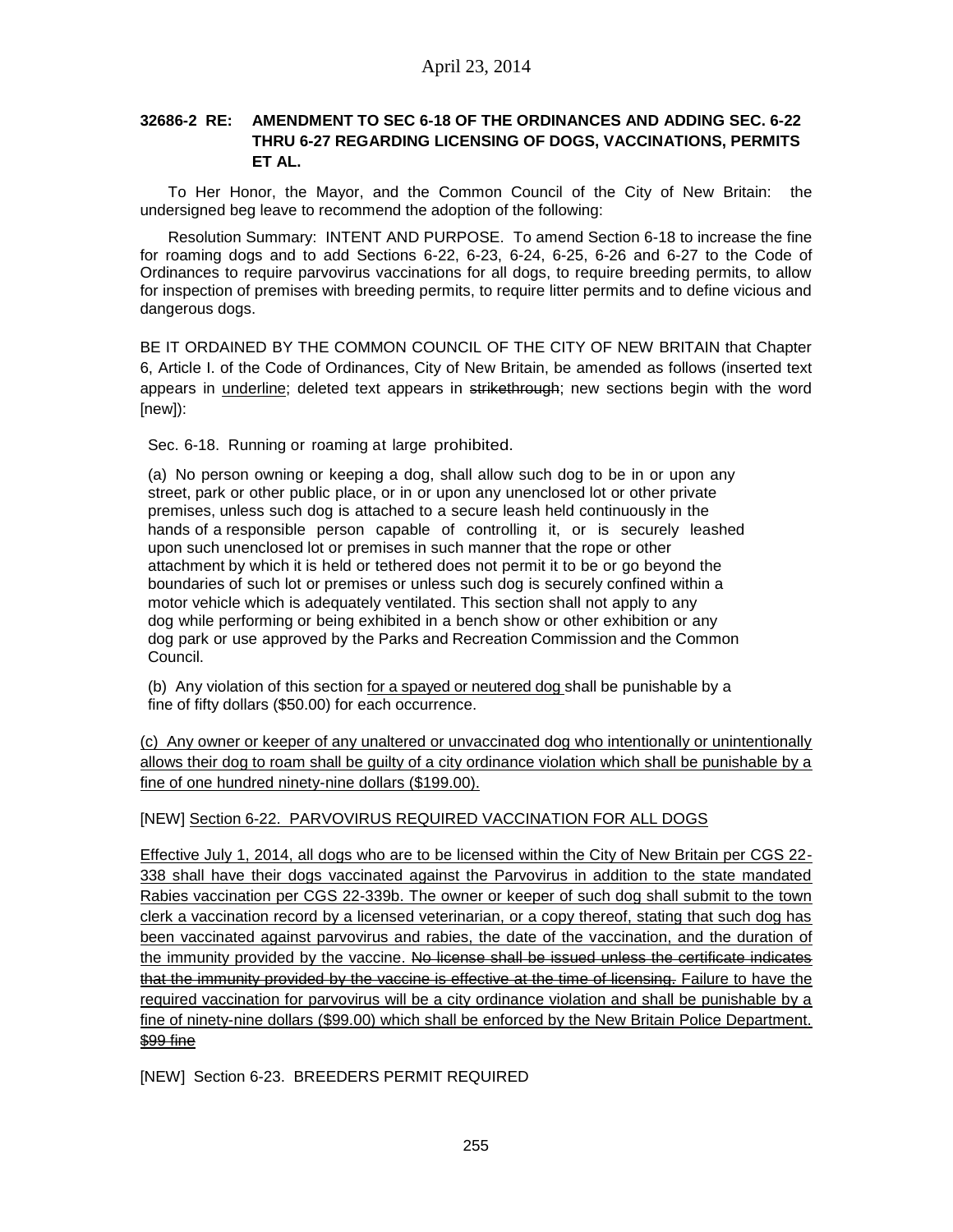(a) Effective July 1, 2014, anyone wanting to breed their dog(s) within the City of New Britain must obtain a Breeding Permit from the Police Department prior to breeding their dogs. No person, as principal, agent, employee or otherwise, shall breed any dog, cat or other animal at any place within the City, without a breeders permit. "Breeding" shall be deemed to have occurred upon the production of offspring, whether such offspring result from sexual activity or artificial insemination, and whether such sexual activity was intentional or the result of improper confinement.

(b) Each completed application for a breeder's permit must be submitted to the Animal Control Division of the Police Department in the City of New Britain.

(c) Each application for a breeding permit shall be accompanied by a fee of one hundred dollars (\$100.00) set forth in the City's schedule of fees and charges and no breeding permit shall be issued until the application fee is paid.

(d) Each breeding permit is issued to the person, not the dog, and therefore a breeding permit cannot be sold, purchased, traded, or otherwise conveyed from the person to whom the breeding permit was initially granted.

(e) No breeding permit shall be granted to a person until the following conditions are met:

1. The applicant has submitted the appropriate forms and fees required by the supervisor of animal control for a breeding permit.

2. The applicant has an indoor space and outdoor space in which to breed the dogs and raise the offspring that will contain the dogs as well as provide them with safe, sanitary, and humane conditions, appropriate for breeding a specific breed, and which satisfies all applicable provisions of the Code of Ordinances and all applicable state animal welfare laws.

3. The department has evaluated the physical and behavioral characteristics regarding the suitability of the particular dogs to be bred.

4. The dog identified in the breeder's permit that will be used for breeding must be micro chipped.

(f) The department may deny any application for a breeding permit if it finds that one or more of the following has occurred:

1. The applicant has failed to appropriately license the pet to be bred.

2. The applicant has failed to pay the appropriate application fee.

3. The applicant has a history of allowing dogs to run loose or escape, or has otherwise been found to be neglectful; has had his/her dog identified as a nuisance; or has previously been determined to have violated the provisions of this chapter.

4. The applicant has applied for a breeding permit within the last ten months.

[NEW] Section 6-24. INSPECTION OF PREMISES TO BE USED FOR BREEDING PURPOSES.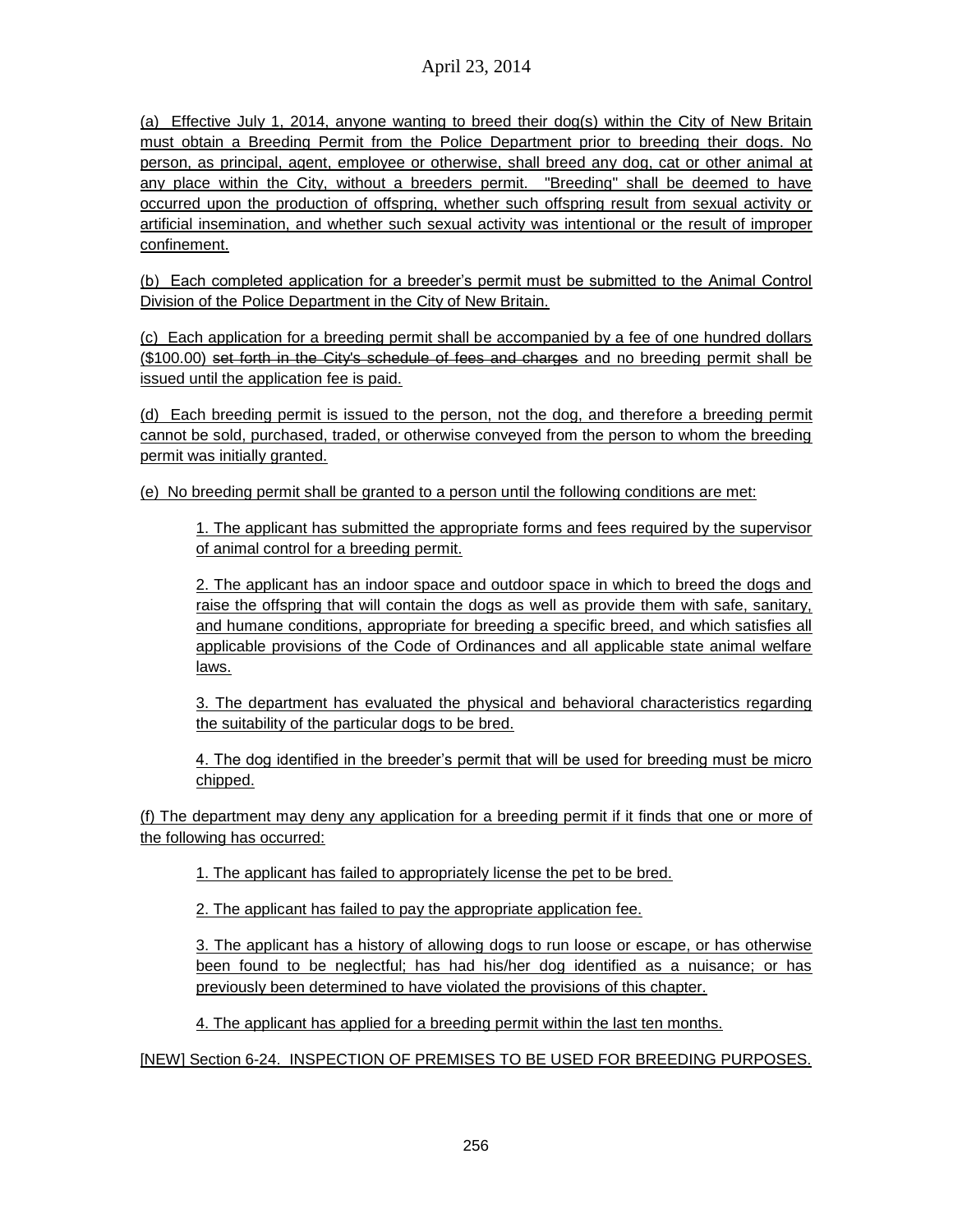(a) The Animal Control officer or his designee may inspect the premises to be used for breeding purposes and conduct the evaluation set forth in the above section. The Animal Control officer or his designee shall give the applicant 24-hour notice of the inspection and shall conduct such inspection at a reasonable time when the applicant or his/her representative is present.

(b) If the applicant refuses to allow the Animal Control officer or his designee to conduct such inspection, or cannot be contacted by the Animal Control officer or his designee to give notice of the inspection within two weeks of its initial attempt, the application shall be denied.

- 1. Up to one year after issuing the breeding permit, the Animal Control officer or his designee shall have the option, on one or more occasions, to inspect the premises being used for breeding purpose to ensure that the conditions required to receive a permit are continuing to be met. The Animal Control officer or his designee shall give the permit holder 24-hour notice of the inspection and shall conduct such inspection at a reasonable time when the permit holder or his/her representative is present.
- 2. If the permit holder refuses to allow the Animal Control officer or his designee to conduct such inspection, or cannot be contacted by the Animal Control officer or his designee to give notice of the inspection within two weeks of its initial attempt, the Animal Control officer or his designee will determine that the permit holder is conducting breeding activities in violation of this chapter, and the breeding permit shall be revoked.

# [NEW] Section 6-25. LITTER PERMITS.

(a) Breeding permit holders must apply for and obtain a litter permit for every litter produced by the breeding permit dogs. Breeding permit holders should apply to the Animal Control Division for a litter permit before the dogs are bred. A litter permit application should be accompanied by a litter permit fee in the amount of twenty-five dollars (\$25.00) set forth in the city schedule of fees and charges. A litter permit should be applied for and granted for every litter to be produced by any animal owned, held, or maintained by the permit holder.

(b) In the event that a permit holder or an individual breeder fails to apply for a permit before the female dog enters its gestation period, the department may issue the litter permit without penalty if it determines that the failure to acquire a permit was not in bad faith.

(c) No more than two litter permits will be issued to breeding permit holders within a years' time unless the permit holder also holds a kennel license under CGS 22-342.

(d) All puppies from each litter shall be micro chipped.

[NEW] Section 6-26. ENFORCEMENT OF BREEDING AND LITTER PERMIT REQUIREMENTS

(a) Any person found breeding dogs without the required breeding and/or litter permits shall be in violation of this ordinance and shall be subject to the following penalties:

1. Each dog involved in illegal breeding activities in violation of Section 6-23 shall be impounded and held at the New Britain Animal Control facility or another suitable boarding facility until any applicable licenses are issued or the applicable fines have been paid. The owner/keeper of the involved dog shall be subject to a fine of two hundred fifty dollars (\$250.00) and shall be responsible for all boarding fees while the dog is impounded at the New Britain Animal Control.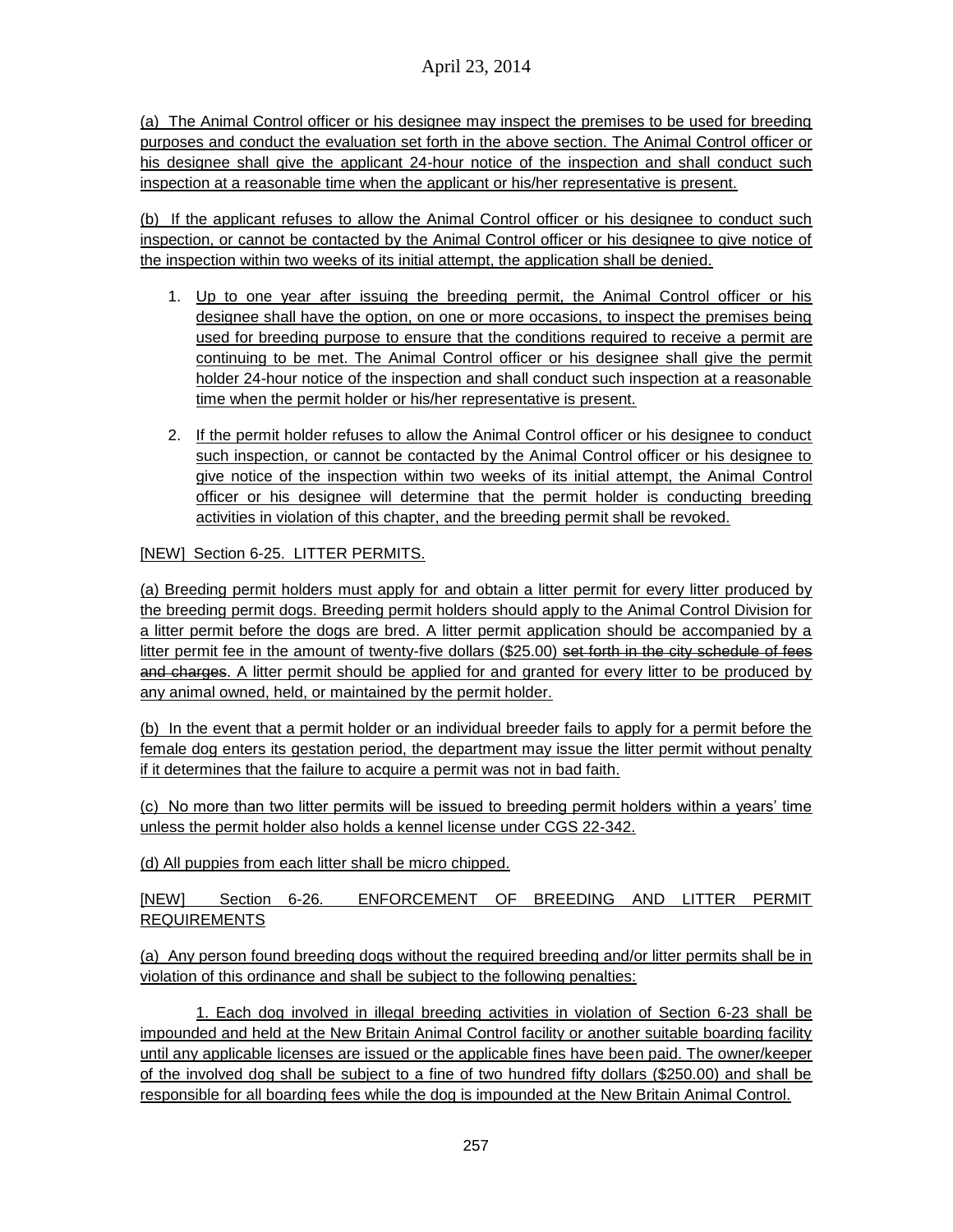2. Each person who breeds a litter of puppies without a litter permit in violation of Section 6-25 shall be fined in the amount of In addition, a fine of \$20.00 shall be imposed for each puppy in the litter that the illegal breeding has produced.

3. The fines imposed under this ordinance are in addition to any other fines that may be levied against the person under other ordinances pertaining to the illegal breeding of dogs.

(b) No dogs will be returned to any premises which are in violation of the zoning ordinances.

[NEW] Section 6-27. VICIOUS OR DANGEROUS DOGS

(a) Dangerous and vicious dogs are defined as dogs that have attacked, bitten, or injured human beings without provocation, or dogs that present an unacceptably high risk of serious injury, even before causing harm. Snarling, showing of teeth, and lunging without provocation can be considered signs of unacceptable high risk behaviour. Any dog that has bitten or attacked a human being or has behaved so as to impose a threat of imminent bodily harm by high risk behaviour towards a human being who is conducting him/herself peacefully and lawfully shall be prima facie presumed vicious or dangerous. No dog shall be declared vicious if any injury or damage is sustained by a person who, at the time the injury was sustained, was found to be committing a wilful trespass or other tort upon premises occupied by the owner or keeper of the dog or was teasing, tormenting, abusing, or assaulting the dog or was committing or attempting to commit a crime. No dog shall be declared vicious if the dog was protecting or defending a human being within the immediate vicinity of the dog from an unjustified attack.

(b) The animal control officer or his designee may declare a dog as vicious or dangerous as set forth in the above definition with supporting evidence from witnesses, police, or other municipal or government employees, repeated police reports of vicious or dangerous acts or behaviour, or one on one observation of the dog in question. Once a dog has been declared as vicious, the animal control officer shall place one or more of the following restrictions on the dog and its owner.

1. The dog will have to be registered with the Animal Control Division of the Police Department town clerk as a vicious or dangerous dog.

2. The dog must be micro chipped and the microchip must be activated with the microchip company and registered to the dog's licensed owner.

3. Beware of dog signs shall be posted up on the residence where the dog resides. Signs shall be posted in a manner as to be highly visible to the public from a street side view at all angles.

4. The dog must be muzzled at all times when not inside the residence.

5. The dog will not be left outside unattended, whether tethered or in a fenced in backyard.

6. The dog will be confined in a manner where it will not have access to children.

Alderman Wilfredo Pabon Alderwoman Eva Magnuszewski Alderwoman Suzanne Bielinski Alderman Robert Smedley Alderman Michael W. Trueworthy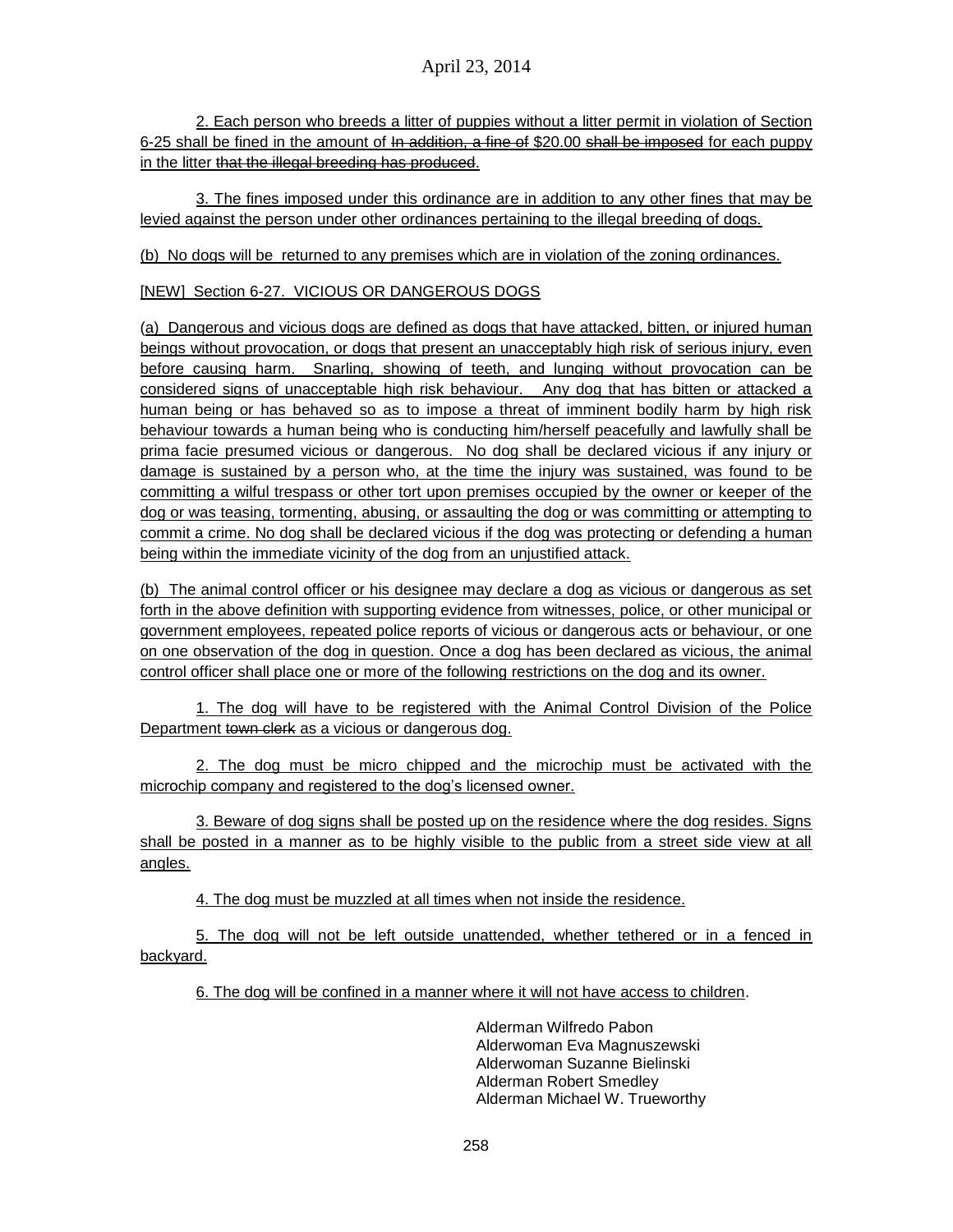Ald. Magnuszewski moved to accept and adopt, seconded by Ald. Pabon. So voted. Approved April 24, 2014 by Mayor Erin E. Stewart.

## **32711 RE: PROPOSED AMENDMENT TO SEC. 10-37 OF THE ORDINANCES INCREASING CERTAIN FEES - FOOD PERMITS**

*Proposed amendment on file in Town Clerk's Office*

Ald. Platosz moved to accept and refer to the Consolidated Committee, seconded by Ald. Magnuszewski. So voted. Approved April 24, 2014 by Mayor Erin E. Stewart.

There being no further business to come before the Council, Ald. Trueworthy moved to adjourn, seconded by Ald. Bielinski. So voted. Meeting adjourned at 9:24 p.m.

ATTEST: Mark H. Bernacki, City Clerk